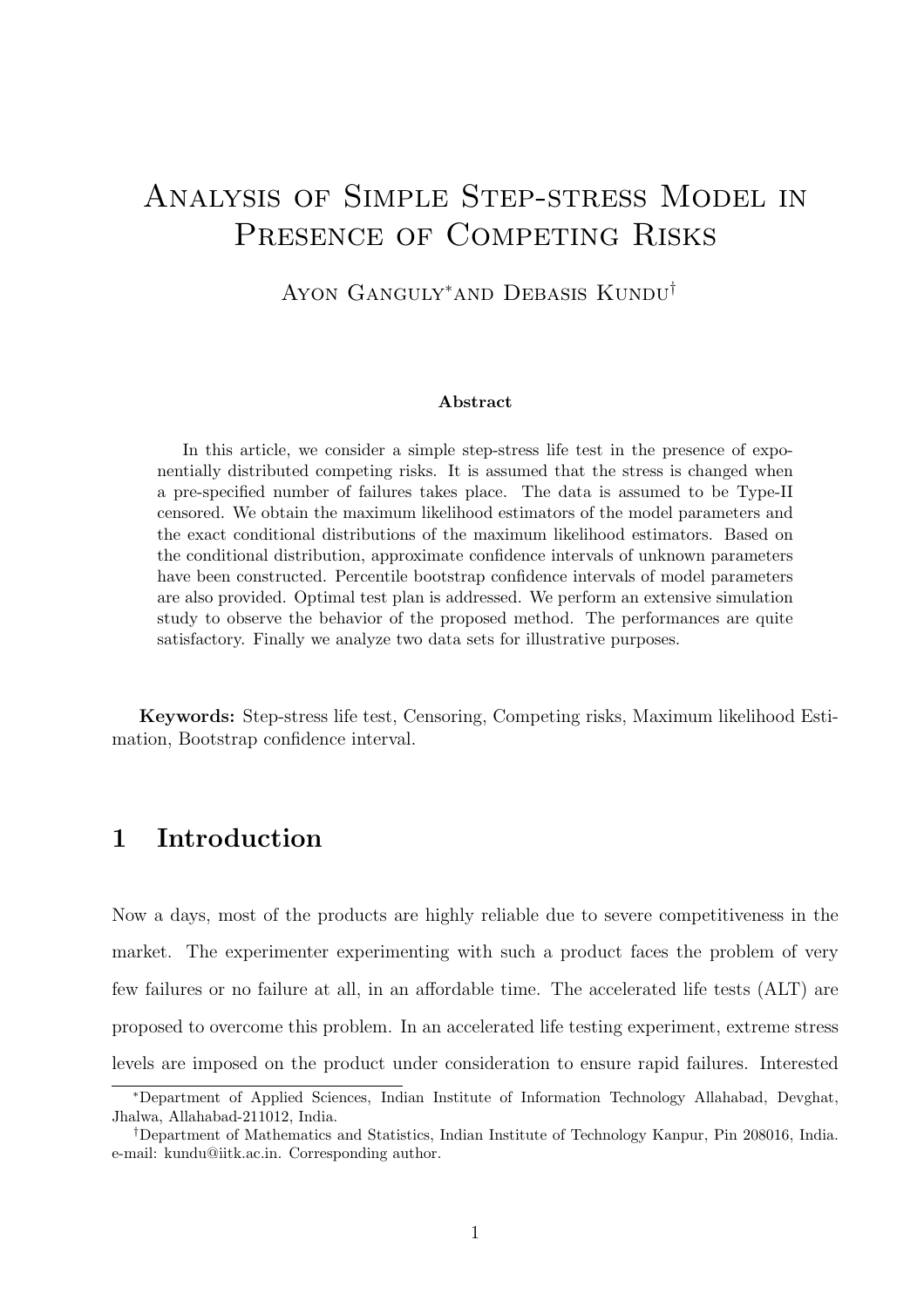readers are referred to Nelson [41] and Bagdanavicius and Nikulin [3] for an exposure to different ALT models.

The step-stress life test (SSLT), where the experimenter is allowed to change the stress levels during the experiment, is a special case of ALT. In a conventional step stress experiment, the stress levels are changed at pre-fixed time points. The data collected from such a SSLT, may then be extrapolated to estimate the underlying distribution of failure times under normal stress level. This process requires a model relating the levels of stress and the failure time distributions. Several such models are proposed in the literature. Cumulative exposure model (CEM) is most studied in the literature which was originally proposed by Seydyakin [42]. SSLT with exponentially distributed lifetimes under CEM is extensively studied by several authors. Interested readers are referred to an excellent review article by Balakrishnan [6] in this respect. Balakrishnan et al. [13] and Balakrishnan et al. [12] considered the SSLT under the exponential CEM in the presence of Type-I and Type-II censoring schemes, respectively. SSLT under the exponential CEM was addressed by Balakrishnan and Xie [11] and Balakrishnan and Xie [10] under hybrid Type-I and hybrid Type-II censoring schemes, respectively. The optimality issues of a SSLT under exponential CEM was addressed by several authors including Miller and Nelson [40], Bai et al. [5], Gouno et al. [26], Han et al. [29], Leu and Shen [37], Xie et al. [45], Fan et al. [24], Balakrishnan and Han [7], Wu et al. [44], Yuan and Liu [48] in the presence of different censoring schemes. Optimal step-stress test under Type-I censoring for multivariate exponential distribution was discussed by Guan and Tang [27]. Alkhalfan [2] considered the SSLT in the presence of different censoring schemes when the distribution of lifetime is assumed to be gamma distribution. Several inferential issues along with optimality of SSLT for the Weibull distributed lifetime can be found in Bai and Kim [4], Kateri and Balakrishnan [32], and Liu [39]. Chung and Bai [18], Alhadeed and Yang [1], Balakrishnan et al. [14], and Lin and Chou [38] studied the SSLT under the assumption of log-normal CEM in the presence of several censoring schemes. Ebraheim and Al-Masri [22] and Ismail [31] addressed inferential issues for SSLT under the assumption of log-logistic and generalized exponential lifetimes, respectively. Fard and Li [25] and Hunt and Xu [30] studied optimality issues in designing SSLT for reliability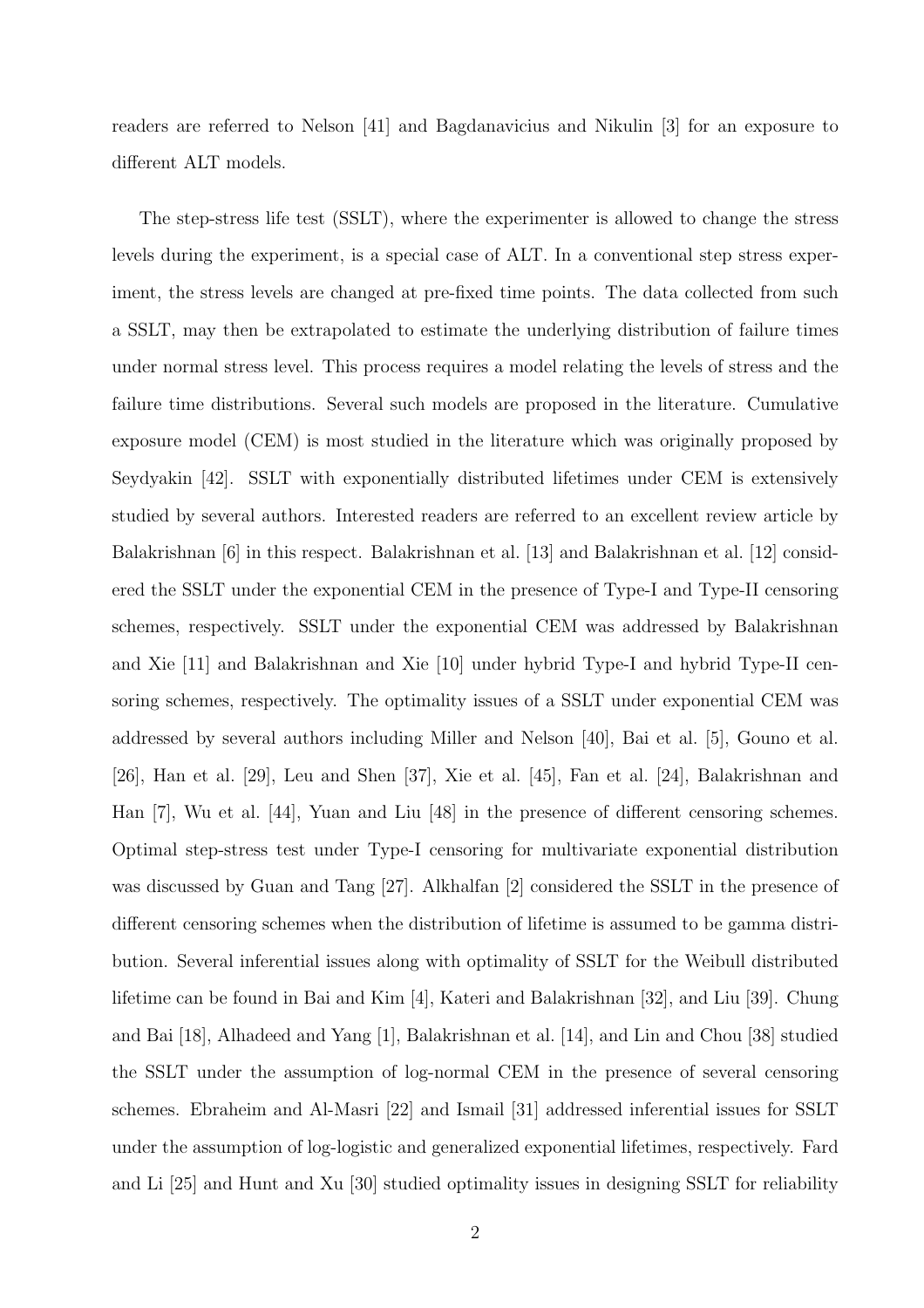prediction.

It is very common that the product under consideration is exposed to more than one causes in a life testing experiment. In such a situation, one needs to assess the effect of each cause in the presence of other causes. In the statistical literature, it is known as the competing risks problem. Extensive work has been done on the analysis of competing risks data both in the parametric and non-parametric set-up. See for example, Cox [19], David and Moeschberger [21], Crowder [20], and the references therein for different issues related to competing risks problems. The ALT in the presence of competing risks can be found in Klein and Basu [33, 34]. Balakrishnan and Han [8] considered the simple SSLT model in the presence of competing risks, when the competing causes of failures have exponential distribution.

One major drawback of the classical SSLT is that the model parameters are estimable if there is at least one failure at each stress level. To overcome that problem, Xiong and Milliken [46], Xiong et al. [47], Wang and Yu [43], and Kundu and Balakrishnan [35] considered the following model. Suppose *n* items are put on the test at the initial stress level  $s_1$ . The stress level is changed to the next stress level  $s_2$  as soon as the  $r_1$ -th failure occurs. Similarly, the stress level is changed to  $s_3$  form  $s_2$  as soon as the  $(r_1 + r_2)$ -th failure occurs. In general, the stress level is changed to  $s_{i+1}$  from  $s_i$  at the time of occurrence of  $(r_1 + r_2 + \ldots + r_i)$ -th failure for  $i = 1, 2, \ldots, k - 1$ . Here  $r_1, r_2, \ldots, r_{k-1}$  are pre-fixed positive integers such that  $r_1 + \ldots + r_{k-1} \leq n.$ 

The main aim of this article is to consider a simple SSLT, under the above experimental setup, in the presence of competing risks. The following assumptions are made: (i) There are two causes of failures and the model satisfies the latent failure time model assumption of Cox [19]. (ii) The latent failure times are exponentially distributed with scale parameter  $\theta_{ij}$  at the stress level  $s_i$ ,  $i = 1, 2$ , in the presence of jth,  $j = 1, 2$ , cause only. (iii) The latent failure times are independently distributed for both the causes. (iv) The data are Type-II censored. (v) The CEM assumptions hold for each of the latent failure distributions under the whole step-stress pattern. Though an extensive discussion on exponential CEM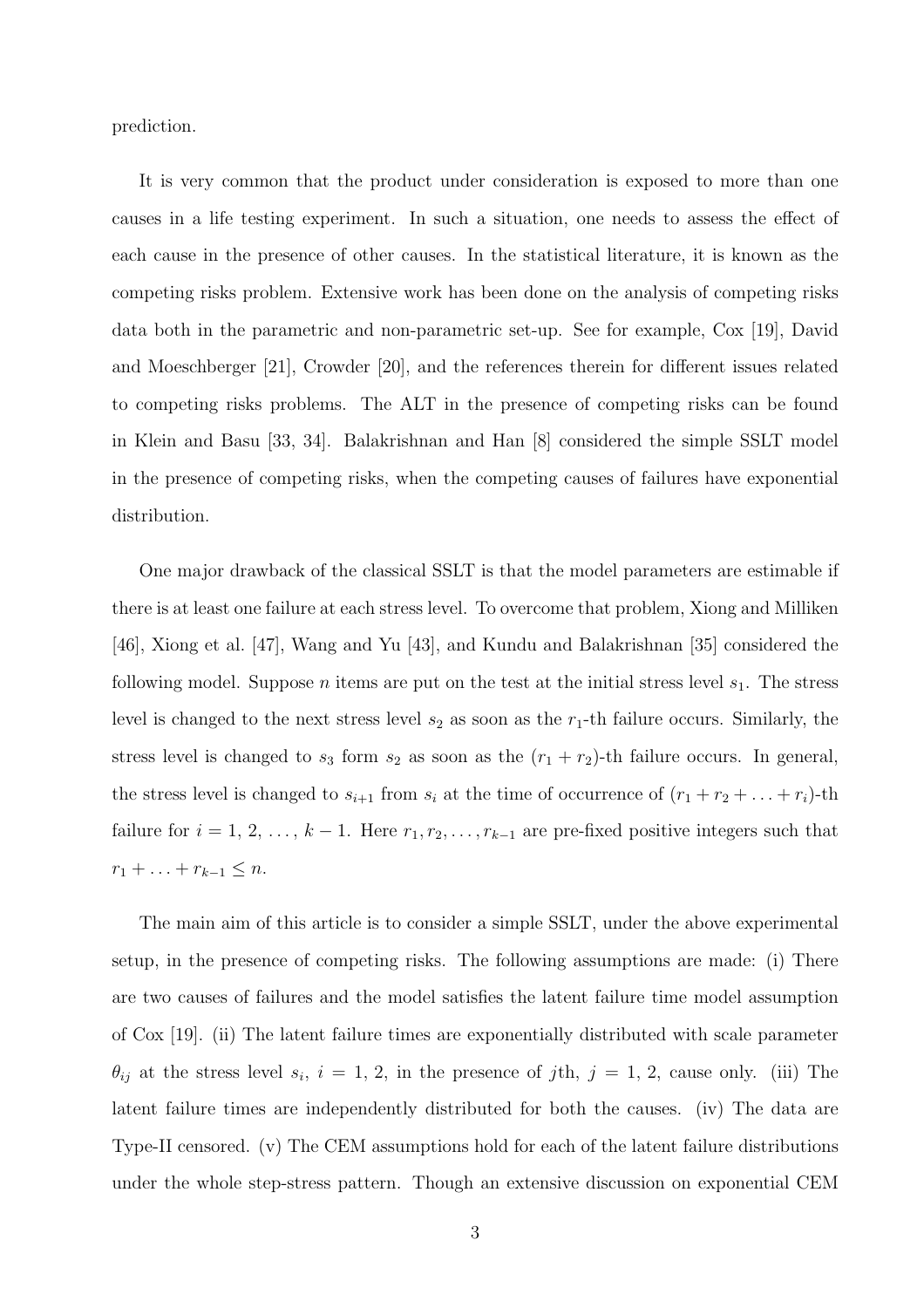can be found in Balakrishnan [6], the exponential CEM with random stress changing time was not addressed in this article at all. Balakrishnan and Han [8] studied the exponential CEM in the presence of competing risks and Type-II censoring, where it is assumed that the stress levels are changed at pre-fixed time points. The main advantage of the proposed model is that it is analytically more tractable than the models proposed in Balakrishnan [6] or Balakrishnan and Han [8].

We obtain the conditional maximum likelihood estimators (MLEs) of all the unknown parameters and their exact distributions. We discuss an approximate confidence interval (ACI) and bootstrap confidence interval (BCI) of the model parameters based on the distributions of MLEs. Optimal tests are obtained based on D-optimality and A-optimality criteria. We have performed extensive simulation experiments to observe the performance of the MLEs and the associated CIs. Analysis of two data set are provided for illustrative purpose. Rest of the article is organized as follows. In the Section 2, we discuss the model under consideration and obtain MLEs of the unknown parameters. Exact conditional distribution of MLEs of models parameters are considered in Section 3. The ACIs and BCIs of the unknown parameters are discussed in the Section 4. The Fisher information matrix and the optimal test plans based on the Fisher information matrix are studied in Section 5. Simulation and data analysis are provided in Section 6. Finally the article is concluded in Section 7. All the proofs are provided in the Appendix.

### 2 Model Description and MLE

Consider a simple step-stress life test with stress levels  $s_1 < s_2$ . Suppose that a sample of size *n* is put on the life testing experiment at the initial stress level  $s<sub>1</sub>$ . The failure times are recorded and denoted by  $t_{1:n} < t_{1:n} < \ldots < t_{n:n}$ . Let  $r_1$  and  $r_2$  be two pre-fixed integers such that  $0 < r_1 < n$ ,  $0 < r_2 < n$ , and  $0 < r_1 + r_2 = r \le n$ . At the time of the  $r_1$ -th failure,  $t_{r_1:n}$ , stress level is changed form  $s_1$  to next stress level  $s_2$ . Test is terminated as soon as the r-th failure occurs. It is assumed that there are only two causes of failure of an experimental item,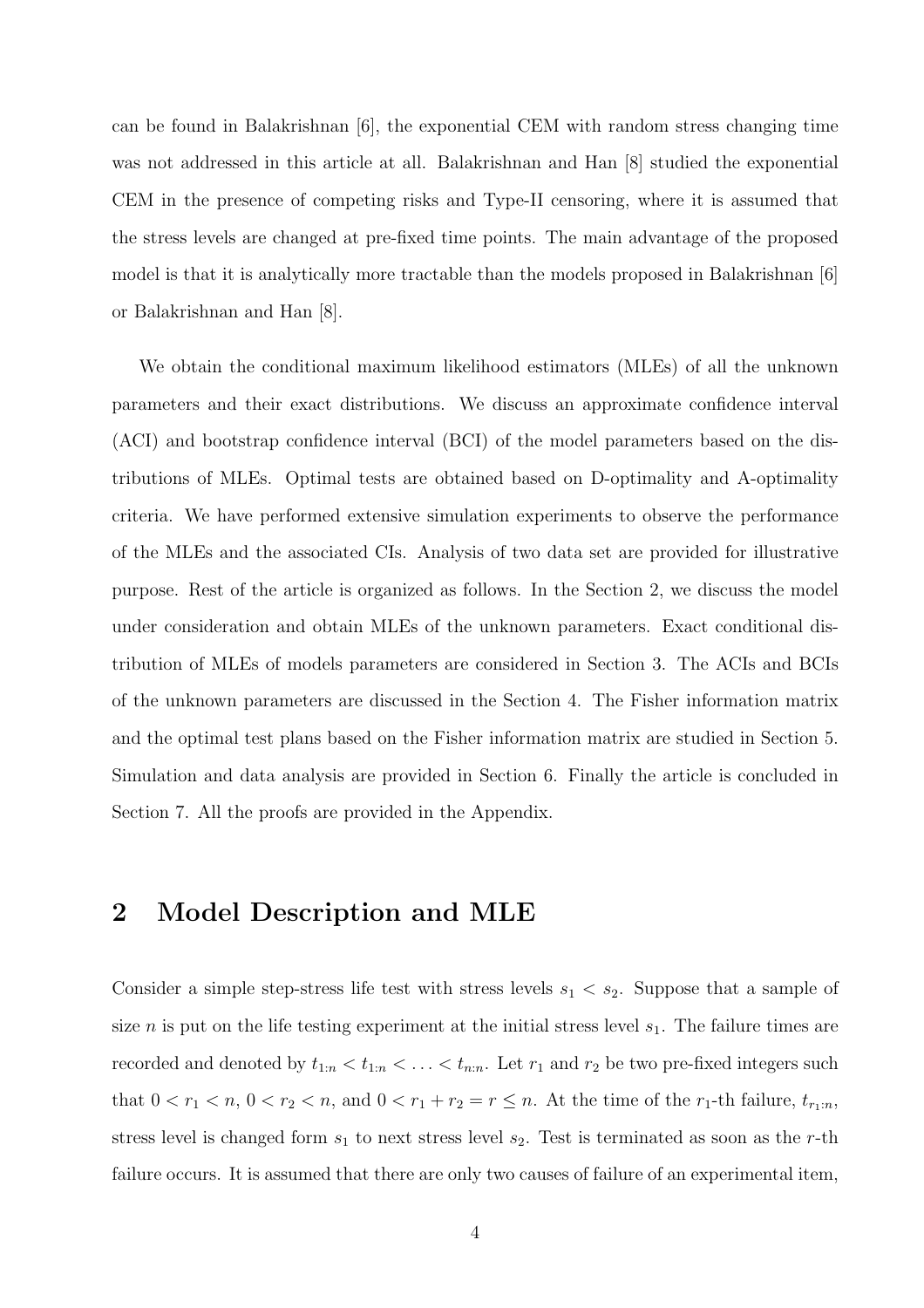and when an item fails, the failure time and the associated cause of failure are observed. Let the data be denoted by  $(t_{i:n}, \delta_{i:n}), i = 1, 2, \ldots, r$ , where  $t_{1:n} < \ldots < t_{r_1:n} < \ldots < t_{r:n}$ , and

$$
\delta_{i:n} = \begin{cases} 0 & \text{if } i \text{th failure occurs due to the first cause} \\ 1 & \text{if } i \text{th failure occurs due to the second cause.} \end{cases}
$$

Let the corresponding random variables be denoted by  $(T_{i:n}, \Delta_{i:n}), i = 1, 2, ..., r$ . We also assume that Cox's latent failure time model assumptions hold true here, and the latent failure times are independently exponentially distributed with mean  $\theta_{ij}$  at stress level  $s_i$ ,  $i = 1, 2$ , in the presence of j-th,  $j = 1, 2$ , cause only. Based on the CEM assumptions and following the same procedure as in Balakrishnan and Han [8], we can obtain the likelihood function as follows.

Let us denote  $\mathbf{T}_{i,j} = (T_{i:n}, \ldots, T_{j:n}),$   $\mathbf{t}_{i,j} = (t_{i:n}, \ldots, t_{j:n}),$   $\Delta_{i,j} = (\Delta_{i:n}, \ldots, \Delta_{j:n}),$  $\boldsymbol{\delta}_{i,j} = (\delta_{i:n}, \ldots, \delta_{j:n}),$  and  $c_{i,j,n} = \prod_{l=i}^j (n-l+1)$  for  $1 \leq i \leq j \leq r$ . Denoting  $\lambda_{ij} =$ 1  $\theta_{ij}$ ,  $i = 1, 2, j = 1, 2 \text{ and } D_1 = \sum_{i=1}^{r_1}$  $i=1$  $t_{i:n} + (n - r_1) t_{r_1:n}$ , the joint PDF of  $\boldsymbol{T}_{1,r_1}$  and  $\boldsymbol{\Delta}_{1,r_1}$  is given by

$$
f_{\boldsymbol{T}_{1,r_1},\boldsymbol{\Delta}_{1,r_1}}(\boldsymbol{t}_{1,r_1},\boldsymbol{\delta}_{1,r_1})=c_{1,r_1,n}\,\lambda_{11}^{\sum_{i=1}^{r_1}\delta_{i:n}}\,\lambda_{12}^{r_1-\sum_{i=1}^{r_1}\delta_{i:n}}e^{-(\lambda_{11}+\lambda_{12})D_1},
$$

if  $0 < t_{1:n} < \ldots < t_{r_1:n} < \infty$  and  $\delta_{i:n} \in \{0, 1\}$  for all  $i = 1, 2, \ldots, r_1$ . Now using the lack of memory property of exponential distribution and denoting  $D_2 = \sum_{r=1}^{r}$  $i=r_1+1$  $(t_{i:n} - t_{r_1:n}) + (n$  $r(t_{r:n}-t_{r_1:n})$ , the conditional joint PDF of  $T_{r_1+1,r}$  and  $\Delta_{r_1+1,r}$  conditioning on  $T_{1,r_1}$  and  $\Delta_{1,r_1}$  is given by

$$
f_{\boldsymbol{T}_{r_1+1,r},\boldsymbol{\Delta}_{r_1+1,r}}(\boldsymbol{t}_{r_1+1,r},\boldsymbol{\delta}_{r_1+1,r})=c_{r_1+1,r,n}\lambda_{21}^{\sum_{i=r_1+1}^r\delta_{i,r}}\lambda_{22}^{r_2-\sum_{i=r_1+1}^r\delta_{i,r}}e^{-(\lambda_{21}+\lambda_{22})D_2},
$$

if  $t_{r_1:n} < t_{r_1+1:n} < t_{r_1+2:n} < \ldots < t_{r:n} < \infty$  and  $\delta_{i:n} \in \{0, 1\}$  for all  $i = r_1 + 1, r_1 + 2, \ldots, r$ .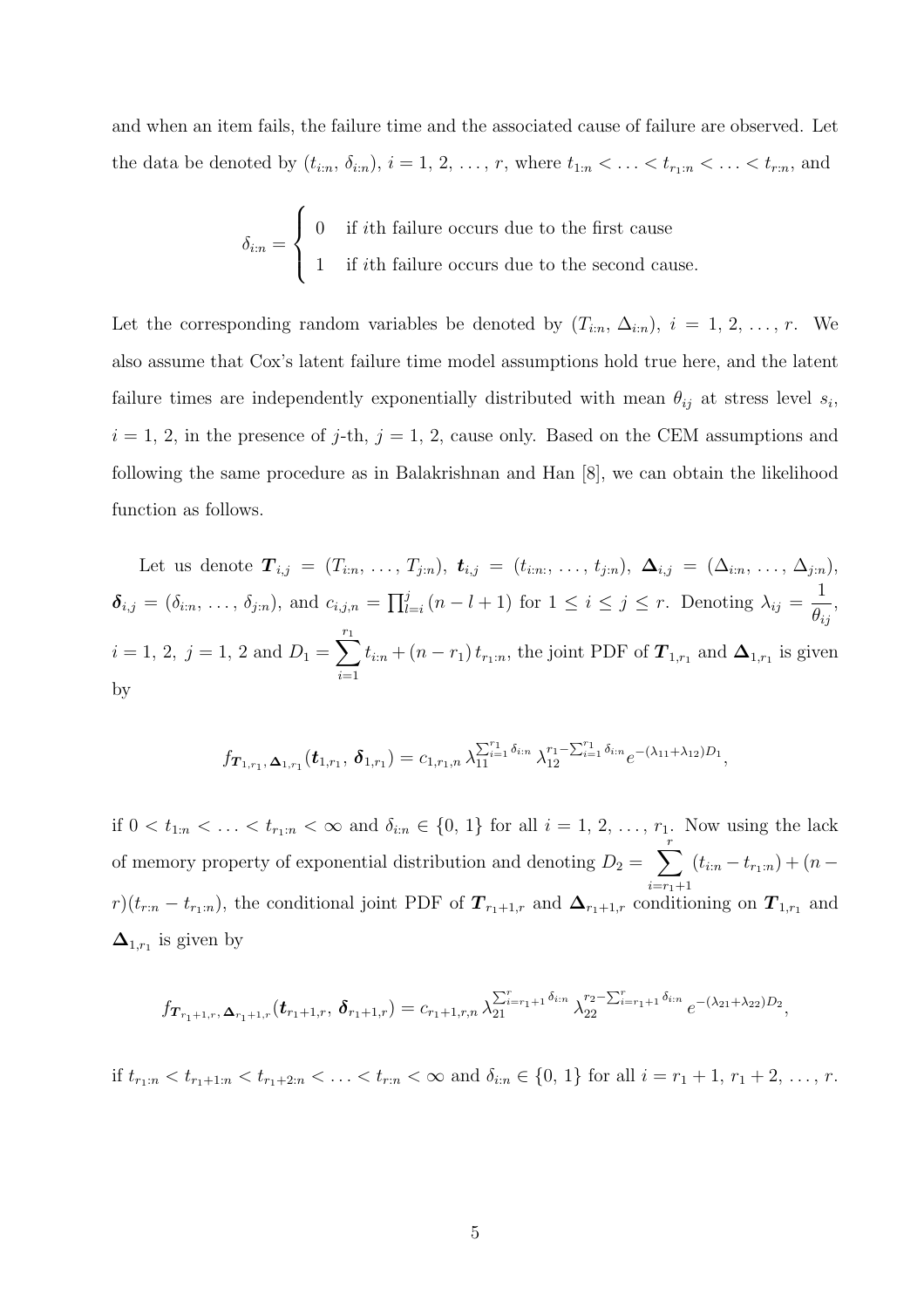Hence the joint density function of  $T_{1,r}$  and  $\Delta_{1,r}$  is given by

$$
f_{\mathbf{T}_{1,r},\Delta_{1,r}}(\mathbf{t}_{1,r},\delta_{1,r})
$$
  
=  $c_{1,r,n} \lambda_{11}^{\sum_{i=1}^{r_1} \delta_{i:n}} \lambda_{12}^{r_1 - \sum_{i=1}^{r_1} \delta_{i:n}} \lambda_{21}^{\sum_{i=r_1+1}^{r_1} \delta_{i:n}} \lambda_{22}^{r_2 - \sum_{i=r_1+1}^{r_1} \delta_{i:n}} e^{-(\lambda_{11} + \lambda_{12})D_1 - (\lambda_{21} + \lambda_{22})D_2},$  (1)

if  $0 < t_{1:n} < \ldots < t_{r:n} < \infty$  and  $\delta_{i:n} \in \{0, 1\}$  for all  $i = 1, 2, \ldots, r$ . Let  $n = (n_1, n_2)$ , where  $n_1$  and  $n_2$  are the number of failures due to the first cause at the stress levels  $s_1$  and  $s_2$ , respectively, and  $\mathbf{N} = (N_1, N_2)$  is the corresponding random vector. The likelihood function of  $\theta_{11}$ ,  $\theta_{12}$ ,  $\theta_{21}$ , and  $\theta_{22}$  is given by

$$
L(\theta_{11}, \theta_{12}, \theta_{21}, \theta_{22}) \propto \theta_{11}^{-n_1} \theta_{12}^{-(r_1 - n_1)} \theta_{21}^{-n_2} \theta_{22}^{-(r_2 - n_2)} e^{-\left(\frac{1}{\theta_{11}} + \frac{1}{\theta_{12}}\right)D_1 - \left(\frac{1}{\theta_{21}} + \frac{1}{\theta_{22}}\right)D_2}.
$$

From the above likelihood function it is clear that the MLEs of all the known parameters exist if  $n \in \mathcal{N} = \{n : 0 < n_1 < r_1, 0 < n_2 < r_2\}$ . Whenever the MLEs exist, they are unique and are given by

$$
\widehat{\theta}_{11} = \frac{D_1}{n_1}, \qquad \widehat{\theta}_{12} = \frac{D_1}{r_1 - n_1}, \qquad \widehat{\theta}_{21} = \frac{D_2}{n_2}, \qquad \widehat{\theta}_{22} = \frac{D_2}{r_2 - n_2}.
$$
 (2)

Clearly these are the conditional MLEs of the unknown parameters conditioned on the event that  $N \in \mathcal{N}$ .

Remark 1. Though we have considered a simple SSLT with two competing risks in this article, it is fairly easy to extend the proposed model for multiple stress levels and for multiple competing risks.

## 3 Conditional Distribution of MLEs

In this section we will provide the conditional probability density functions (CPDF) of the MLEs conditioning on the event that  $N \in \mathcal{N}$ . The conditional distribution can be used for construction of confidence intervals of the unknown parameters. The derivation of the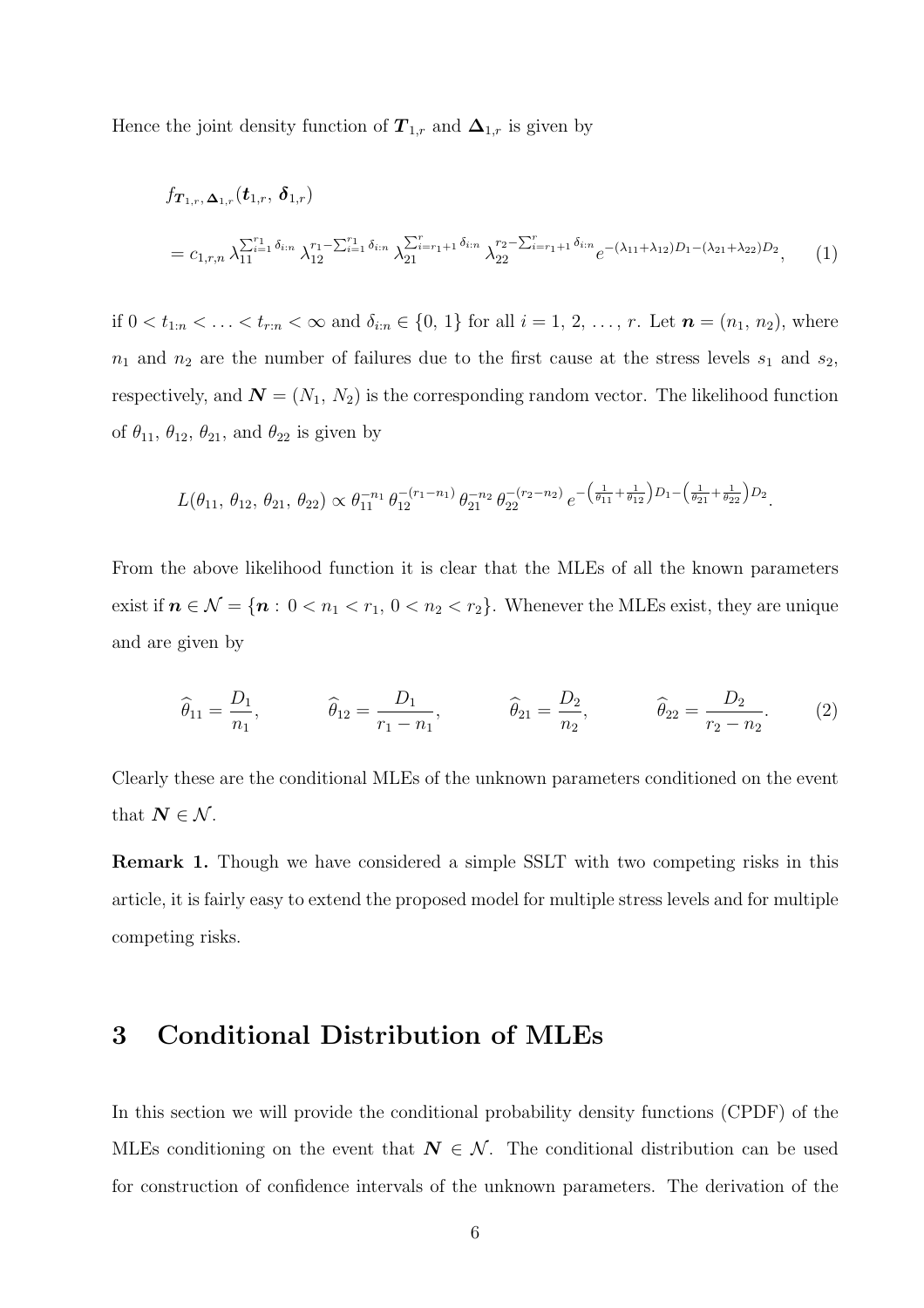CPDFs requires the inversion of the conditional moment generating functions (CMGF) as first suggested by Bartholmew [15]. Moreover, in constructing the confidence intervals we need to prove certain monotonicity property of the distribution functions with respect to the parameter values at a fixed point. We provide an explicit proof of that using the Lemma 1 in Balakrishnan and Iliopoulos [9]. The statements of all the theorems are provided in the main text, and their proofs are given in the Appendix. Now we will define few notations which will be used in the theorems. The PDF and CDF of a gamma distribution with shape parameter  $\alpha > 0$  and scale parameter  $\beta > 0$  are denoted by  $f_G(\cdot, \alpha, \beta)$  and  $F_G(\cdot, \alpha, \beta)$ , and they are given by

$$
f_G(x; \alpha, \beta) = \begin{cases} \frac{\beta^{\alpha}}{\Gamma(\alpha)} x^{\alpha - 1} e^{-\beta x} & \text{if } x \ge 0\\ 0 & \text{otherwise}, \end{cases} \qquad F_G(x; \alpha, \beta) = \int_{-\infty}^x f_G(t; \alpha, \beta) dt, \quad (3)
$$

respectively. Also define  $p_1 =$  $\theta_{12}$  $\theta_{11} + \theta_{12}$ ,  $p_2 =$  $\theta_{22}$  $\frac{\partial^2 Z_2}{\partial q_{21} + \theta_{22}}, n_{i1k} = k, n_{i2k} = r_i - k, k =$ 1, 2,  $\ldots$ ,  $r_i - 1$ , and  $i = 1, 2$ .

**Theorem 1.**  $D_1$  has a gamma distribution with PDF  $f_G$  $\sqrt{ }$  $\cdot; r_1$ 1  $\theta_{11}$  $+$  $\frac{1}{\theta_{12}}$ . **Theorem 2.**  $D_2$  has a gamma distribution with PDF  $f_G$  $\sqrt{ }$  $\cdot; r_2,$ 1  $\theta_{21}$  $+$  $\frac{1}{\theta_{22}}\bigg)$ .

**Theorem 3.**  $N_1$  has a Binomial distribution with parameters  $r_1$  and  $p_1$ , while  $N_2$  has a Binomial distribution with parameters  $r_2$  and  $p_2$ . Also  $N_1$  and  $N_2$  are independently distributed, *i.e.*,

$$
P(\mathbf{N} = \mathbf{n}) = {r_1 \choose n_1} p_1^{n_1} (1 - p_1)^{r_1 - n_1} \times {r_2 \choose n_2} p_2^{n_2} (1 - p_2)^{r_2 - n_2},
$$
  
if  $n_1 = 0, 1, ..., r_1; n_2 = 0, 1, ..., r_2 - r_1.$ 

**Theorem 4.** For  $x \in \mathbb{R}$ , the CPDF of  $\hat{\theta}_{ij}$ ,  $i = 1, 2, j = 1, 2$ , conditioning on the event  $N \in \mathcal{N}$  is given by

$$
f_{\hat{\theta}_{ij}}(x) = \frac{1}{1 - p_i^{r_i} - (1 - p_i)^{r_i}} \sum_{k=1}^{r_i - 1} {r_i \choose k} p_i^k (1 - p_i)^{r_i - k} f_{\mathcal{G}}\left(x; r_i, n_{ijk} \left(\frac{1}{\theta_{i1}} + \frac{1}{\theta_{i2}}\right)\right).
$$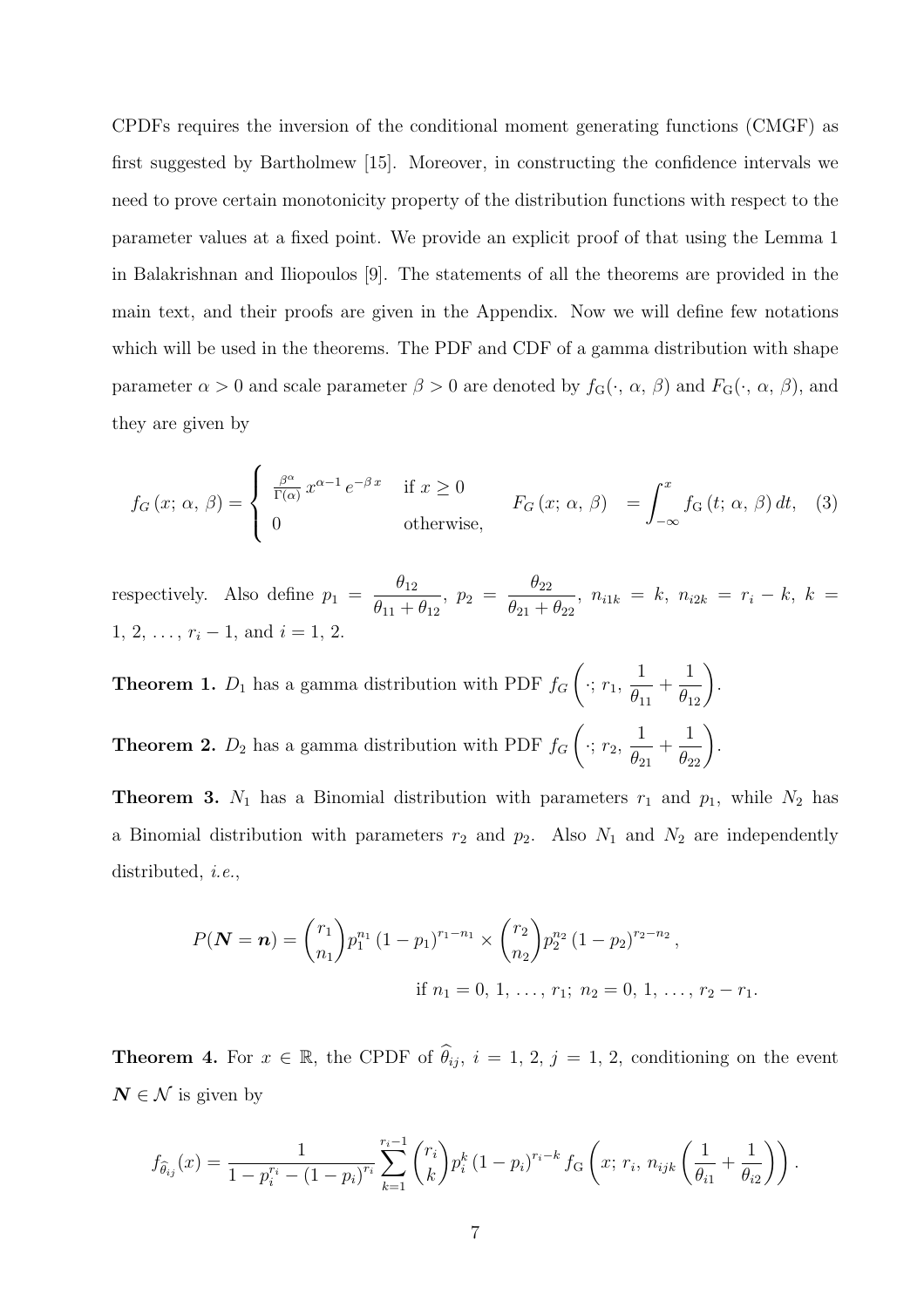**Corollary 1.** For  $x \in \mathbb{R}$ , the conditional cumulative distribution function (CCDF) of  $\hat{\theta}_{ij}$ ,  $i = 1, 2, j = 1, 2$ , conditioning on the event  $N \in \mathcal{N}$  is given by

$$
F_{\hat{\theta}_{ij}}(x) = \frac{1}{1 - p_i^{r_i} - (1 - p_i)^{r_i}} \sum_{k=1}^{r_i - 1} {r_i \choose k} p_i^k (1 - p_i)^{r_i - k} F_G \left(x; r_i, n_{ijk} \left(\frac{1}{\theta_{i1}} + \frac{1}{\theta_{i2}}\right)\right).
$$

**Corollary 2.** The mean and the variance of  $\hat{\theta}_{ij}$ ,  $i = 1, 2, j = 1, 2$ , are given below.

$$
E\left(\widehat{\theta}_{ij}\right) = r_i \left(\frac{1}{\theta_{i1}} + \frac{1}{\theta_{i2}}\right)^{-1} E\left(\frac{1}{X_{ij}} \middle| X_{ij} \neq 0, r_i\right)
$$

and

$$
\operatorname{Var}\left(\widehat{\theta}_{ij}\right) = r_i \left(\frac{1}{\theta_{i1}} + \frac{1}{\theta_{i2}}\right)^{-2} \operatorname{E}\left(\frac{1}{X_{ij}^2} \middle| X_{ij} \neq 0, r_i\right),
$$

where  $X_{i1} \sim \text{Bin}(r_i, p_i)$  and  $X_{i2} \sim \text{Bin}(r_i, 1 - p_i)$ .

Remark 2. Note that the model under consideration is quite general in the sense that it includes its marginal models as special cases. For example, if our aim is to estimate  $\theta_{11}$  in case  $\theta_{12} \to \infty$ , the MLE of  $\theta_{11}$  exists if  $n_1 > 0$ . Under the condition  $n_1 > 0$ , the PDF of the MLE of  $\theta_{11}$  is given by

$$
\tilde{f}_{\hat{\theta}_{11}}(x) = \frac{1}{1 - (1 - p_1)^{r_1}} \sum_{k=1}^{r_1} {r_1 \choose k} p_1^k (1 - p_1)^{r_1 - k} f_G\left(x; r_1, k\left(\frac{1}{\theta_{11}} + \frac{1}{\theta_{12}}\right)\right),
$$

which approaches to  $f_G(r_1, r_1)$  as  $\theta_{12} \to \infty$  and this model becomes a simple step-stress model without competing risk, which was studied by Kundu and Balakrishnan [35]. The same holds in case any one the following holds;  $\theta_{11} \to \infty$ ,  $\theta_{21} \to \infty$  or  $\theta_{22} \to \infty$ .

### 4 Different Types of Confidence Intervals

In this section, we present different methods for construction of the confidence intervals (CIs) of the unknown parameters  $\theta_{ij}$ ,  $i = 1, 2$  and  $j = 1, 2$ . From the Theorem 4, we can construct ACIs for  $\theta_{ij}$ . However, as PDFs of  $\theta_{ij}$ 's are quite complicated, we also present the BCIs for these unknown parameters.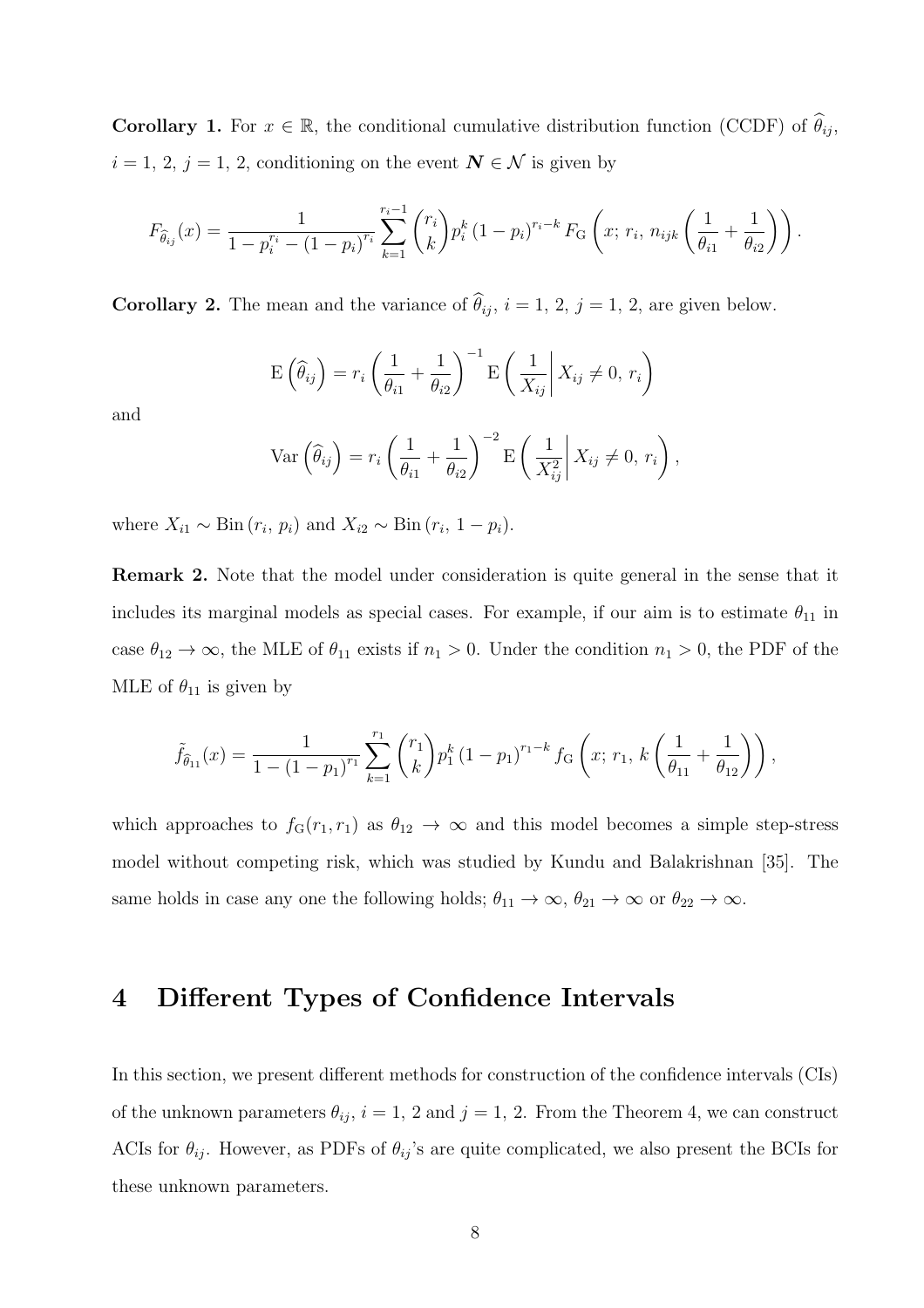#### 4.1 Approximate Confidence Interval

For fixed x, let  $F_{\hat{\theta}_{ij}}(x, \theta_{ij})$  denote the CCDF of  $\theta_{ij}$ ,  $i = 1, 2, j = 1, 2$ , as a function of  $\theta_{ij}$  for fixed  $\theta_{i'j'}$ ,  $i' \neq i$  or  $j' \neq j$ . Next we state a theorem which will be used to construct ACI. The proof of the theorem is given in the Appendix.

**Theorem 5.**  $F_{\hat{\theta}_{ij}}(x, \theta_{ij})$  is a strictly decreasing function of  $\theta_{ij}$  for all  $x > 0$ .

A two-sided  $100(1-\alpha)$ % ACI of  $\theta_{ij}$  can be found based on the Corollary 1 and Theorem 5 and is given by  $(\theta_{ijL}, \theta_{ijU})$ , where  $\theta_{ijL}$  and  $\theta_{ijU}$  are the roots of the equations

$$
F_{\hat{\theta}_{ij}}(\hat{\theta}_{ij\text{obs}}, \theta_{ij\text{L}}) = 1 - \frac{\alpha}{2} \quad \text{and} \quad F_{\hat{\theta}_{ij}}(\hat{\theta}_{ij\text{obs}}, \theta_{ij\text{U}}) = \frac{\alpha}{2}, \quad (4)
$$

provided the equations are feasible. Note that  $F_{\widehat{\theta}_{ij}}(\cdot, \cdot)$  involves other unknown parameters and we replace those parameters with their MLEs. However, (4) are non-linear equations, which can be solved using numerical procedures, *e.g.*, bisection method or Newton-Raphson method. This method of construction of confidence interval has been used by several authors including Chen and Bhattacharya [16], Gupta and Kundu [28], Kundu and Basu [36], Childs et al. [17] and Balakrishnan et al. [13]. Note that a one-sided  $100(1-\alpha)\%$  ACI of  $\theta_{ij}$  of the form  $(0, \theta_{ijU})$  can be found by solving the non-linear equation

$$
F_{\widehat{\theta}_{ij}}(\widehat{\theta}_{ij\text{obs}}, \theta_{ij\text{U}}) = \alpha.
$$

It may be noted that the one sided confidence interval of  $\theta_{ij}$  can be constructed by solving one non-linear equation only.

### 4.2 Bootstrap Confidence Interval

Construction of ACIs for  $\theta_{ij}$  as discussed in the previous subsection is computationally quite involved, specially when  $r_1$  or  $r_2$  is large. Hence in this subsection we consider the percentile BCI, see Efron and Tibshirani [23] for more details. We use the following algorithm to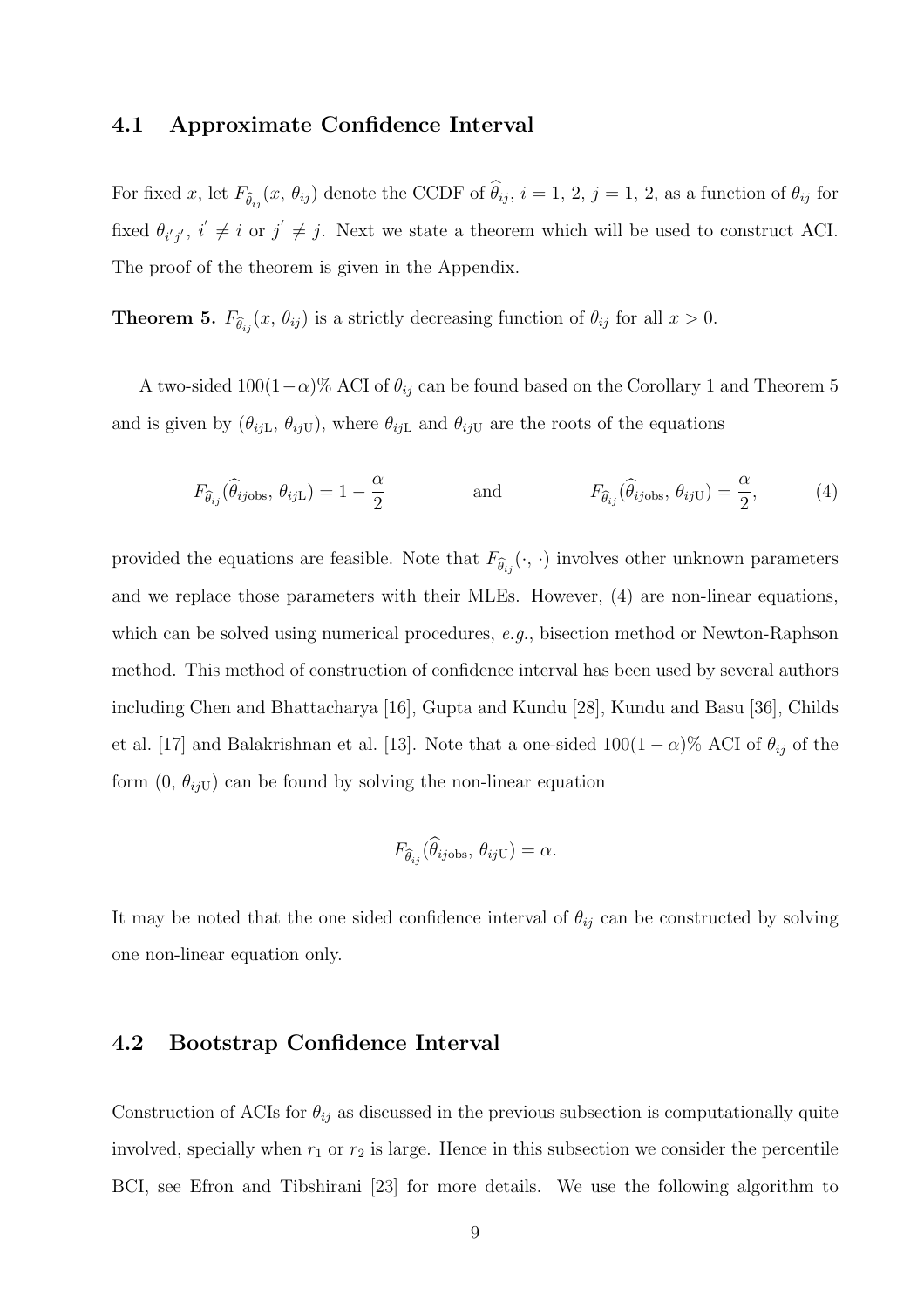generate bootstrap sample and construct the BCI.

#### Algorithm 1

- Step 1. Given  $n, r_1, r_2$ , and the original sample, obtain the MLEs of the unknown parameters  $\widehat{\theta}_{11}$ ,  $\widehat{\theta}_{12}$ ,  $\widehat{\theta}_{21}$ , and  $\widehat{\theta}_{22}$  using (2).
- Step 2. Generate  $d_{ij}^*, i = 1, 2, j = 1, 2, ..., B$ , from (3) with shape parameter  $\alpha = r_i$  and scale parameter  $\beta =$ 1  $\theta_{i1}$  $+$ 1  $\theta_{i2}$ .
- Step 3. Generate  $n_{ij}^*$ ,  $i = 1, 2, j = 1, 2, ..., B$ , form the following truncated Binomial distribution. For  $x = 1, 2, \ldots, r_i - 1$

$$
\frac{1}{1-\widehat{p}_i^{r_i}-(1-\widehat{p}_i)^{r_i}}\binom{r_i}{x}\widehat{p}_i^x(1-\widehat{p})^{r_i-x},
$$

where  $\widehat{p}_i =$  $\theta_{i2}$  $\theta_{i1} + \theta_{i2}$ . Step 4. Set  $\widehat{\theta}_{i1j}^* =$  $d_{ij}^*$  $\frac{a_{ij}}{n_{ij}^*}$  and  $\widehat{\theta}_{i2j}^* =$  $d_{ij}^*$  $r_i - n_{ij}^*$  $, i = 1, 2, j = 1, 2, \ldots, B.$ Step 5. Arrange  $\left\{\widehat{\theta}_{ikj}^* : j = 1, 2, ..., B\right\}$  in ascending order to get  $\left\{\widehat{\theta}_{ik}^{*[1]} < \ldots < \widehat{\theta}_{ik}^{*[B]}\right\}$ ,  $i=1,\,2,\,k=1,\,2.$ 

Step 6. A two-sided  $100(1-\alpha)\%$  BCI for  $\theta_{ik}$  is  $\left(\widehat{\theta}_{ik}^{*[B\frac{\alpha}{2}]}, \widehat{\theta}_{ik}^{*[B(1-\frac{\alpha}{2})]}\right)$ ,  $i=1, 2, k=1, 2,$ where  $[x]$  denotes the largest integer less than or equal to x.

### 5 Optimality Criteria and Optimal Test Plans

In this section, we consider the optimal step-stress plans, which optimize different optimality criteria with respect to  $r_1$ , when other quantities are assumed to pre-fixed. Here we consider two optimal criteria, which are based on the Fisher information matrix presented below. Note that for given r,  $r_1$  can take values from the finite set  $\{2, 3, \ldots, r-2\}$ .

**Remark 3.** For multiple step-stress experiment designing with k stress levels,  $s_1, s_2, \ldots, s_k$ one important issue is to determine the middle stress levels,  $s_2, \ldots, s_{k-1}$ , since in general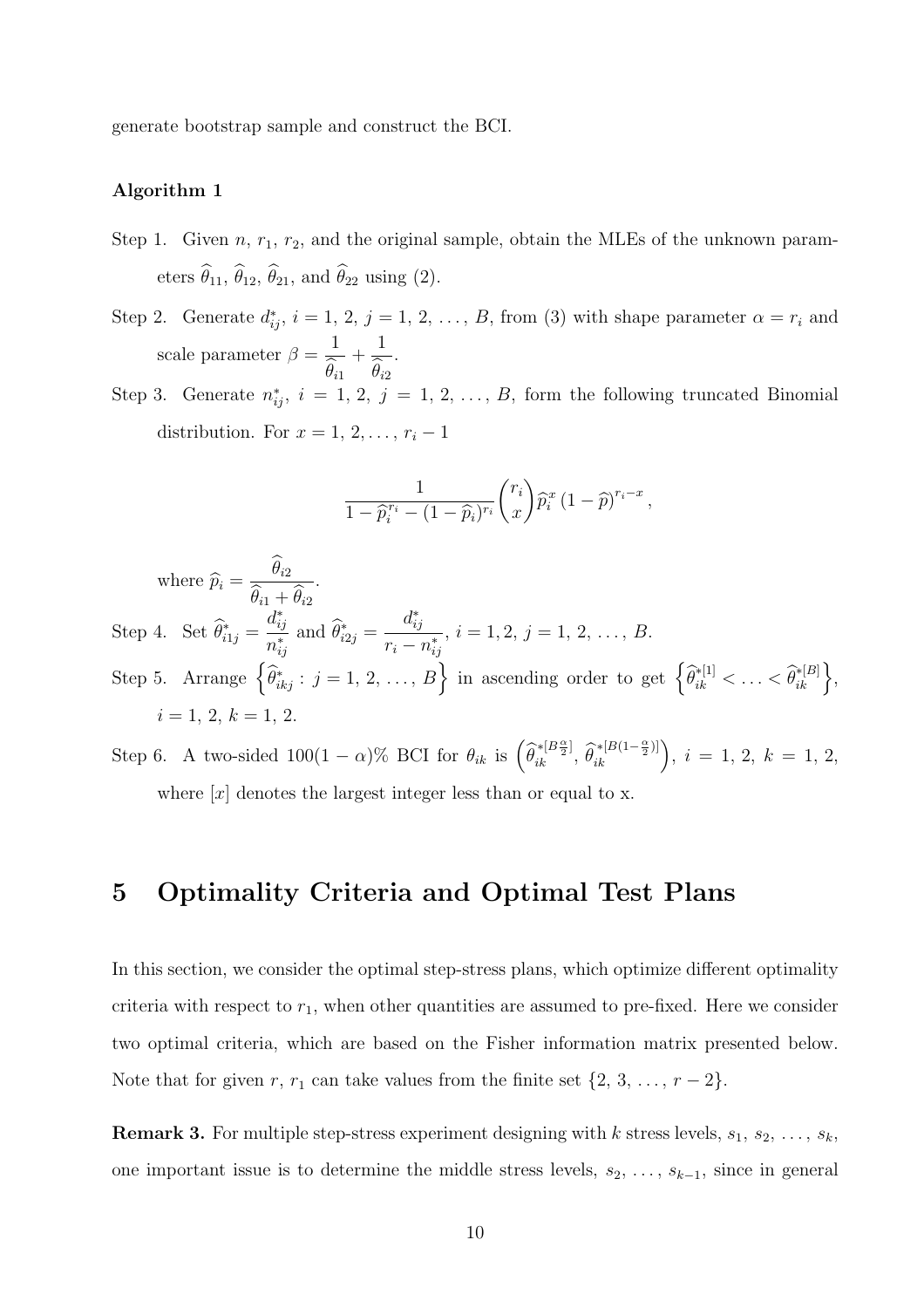the lowest,  $s_1$ , and highest,  $s_k$ , stress levels can be specified by the experimenter. We do not pursue it in this article and further study is necessary in this direction.

### 5.1 Fisher Information Matrix

Note that under some regularity conditions the Fisher information matrix for the unknown parameters can be computed by taking expectation of the negative of the second order partial derivatives of log-likelihood function  $\log L(\theta_{11}, \theta_{12}, \theta_{21}, \theta_{22})$ . Now for  $i = 1, 2$ 

$$
\frac{\partial}{\partial \theta_{i1}} \log L(\theta_{11}, \theta_{12}, \theta_{21}, \theta_{22}) = -\frac{n_i}{\theta_{i1}} + \frac{D_1}{\theta_{i1}^2}, \n\frac{\partial}{\partial \theta_{i2}} \log L(\theta_{11}, \theta_{12}, \theta_{21}, \theta_{22}) = -\frac{r_i - n_i}{\theta_{i2}} + \frac{D_2}{\theta_{i2}^2},
$$

and hence

$$
\frac{\partial^2}{\partial \theta_{i1}^2} \log L(\theta_{11}, \theta_{12}, \theta_{21}, \theta_{22}) = \frac{n_i}{\theta_{i1}^2} - \frac{2D_1}{\theta_{i1}^3}, \n\frac{\partial^2}{\partial \theta_{i2}^2} \log L(\theta_{11}, \theta_{12}, \theta_{21}, \theta_{22}) = \frac{r_i - n_i}{\theta_{i2}^2} - \frac{2D_2}{\theta_{i2}^3}, \n\frac{\partial^2}{\partial \theta_{ij} \partial \theta_{i'j'}} \log L(\theta_{11}, \theta_{12}, \theta_{21}, \theta_{22}) = 0 \quad \text{for } i \neq i' \text{ or } j \neq j'
$$

.

Using Theorems 1, 2, and 3, for  $i = 1, 2, i' = 1, 2, j = 1, 2, j' = 1, 2, i \neq i'$ , and  $j \neq j'$ 

$$
- E\left(\frac{\partial^2}{\partial \theta_{i1}^2} \log L(\theta_{11}, \theta_{12}, \theta_{21}, \theta_{22})\right) = \frac{r_i p_i}{\theta_{i1}^2},
$$
  
\n
$$
- E\left(\frac{\partial^2}{\partial \theta_{i2}^2} \log L(\theta_{11}, \theta_{12}, \theta_{21}, \theta_{22})\right) = \frac{r_i (1 - p_i)}{\theta_{i2}^2},
$$
  
\n
$$
- E\left(\frac{\partial^2}{\partial \theta_{ij} \partial \theta_{i'j'}} \log L(\theta_{11}, \theta_{12}, \theta_{21}, \theta_{22})\right) = 0.
$$

Hence the Fisher information matrix of  $\theta_{11}$ ,  $\theta_{12}$ ,  $\theta_{21}$ ,  $\theta_{22}$  is given by

$$
\boldsymbol{I}(\theta_{11}, \theta_{12}, \theta_{21}, \theta_{22}) = \mathrm{Diag}\left(\frac{r_1p_1}{\theta_{11}^2}, \frac{r_1(1-p_1)}{\theta_{12}^2}, \frac{r_2p_2}{\theta_{21}^2}, \frac{r_2(1-p_2)}{\theta_{22}^2}\right).
$$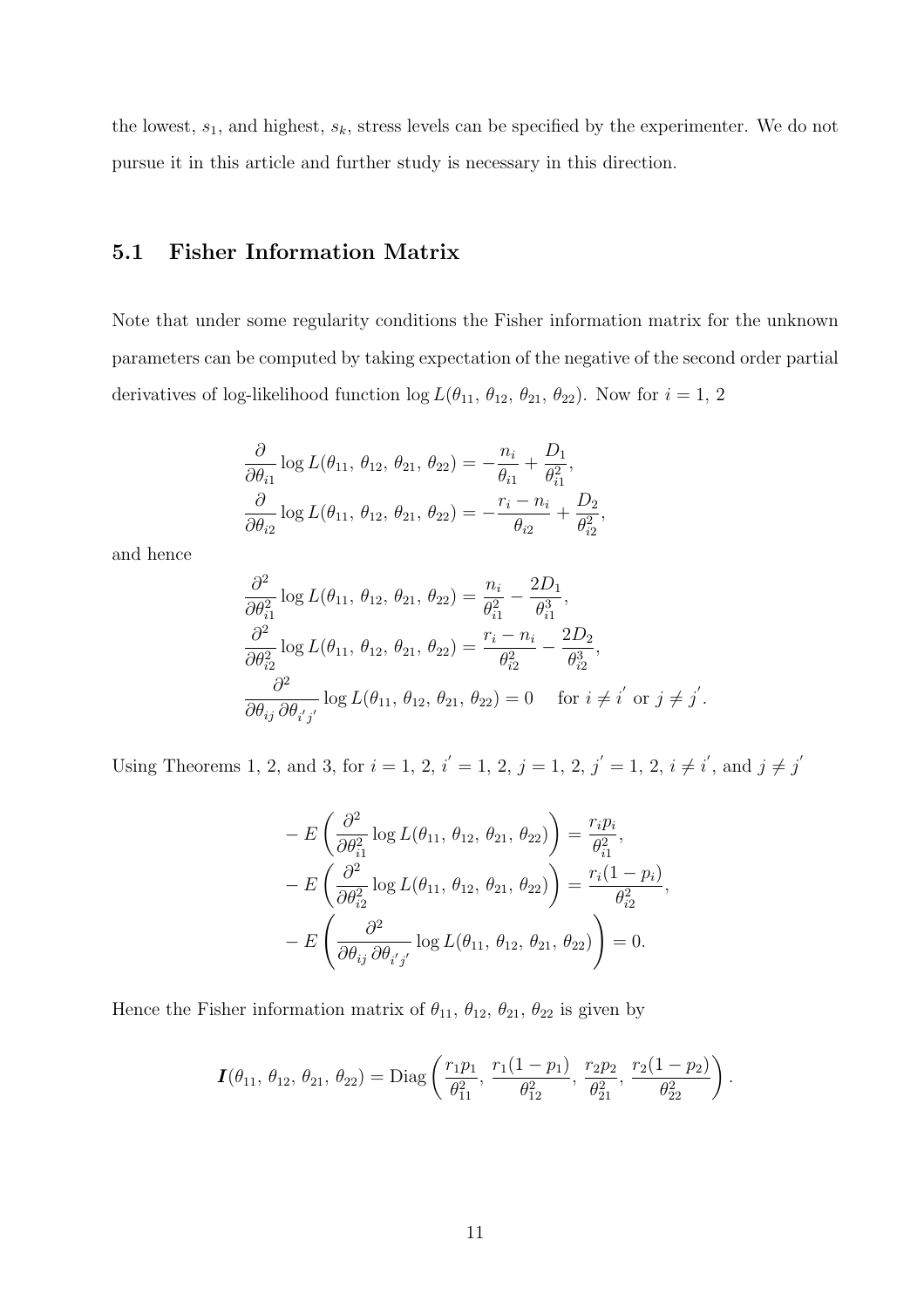#### 5.2 D-optimality

This optimality criterion is based on the determinant of the Fisher information matrix. Note that the volume of the joint confidence ellipsoid of  $(\theta_{11}, \theta_{12}, \theta_{21}, \theta_{22})$  is inversely proportional to the positive square root of the determinant of the Fisher information matrix  $I(\theta_{11}, \theta_{12}, \theta_{21}, \theta_{22})$  at a fixed confidence level. Thus our objective function for D-optimality is given by

$$
\phi_{D}(r_{1})=|\mathbf{I}(\theta_{11},\,\theta_{12},\,\theta_{21},\,\theta_{22})|^{\frac{1}{2}}=\frac{r_{1}(r-r_{1})}{(\theta_{11}+\theta_{12})(\theta_{21}+\theta_{22})\sqrt{\theta_{11}\theta_{12}\theta_{21}\theta_{22}}}
$$

.

The D-optimal  $r_1$ , say  $r_{1D}$ , can be found by maximizing the above objective function. Note that

$$
\phi_{\mathcal{D}}(r_1) \leqq \phi_{\mathcal{D}}(r_1 + 1) \Leftrightarrow r_1 \leqq \frac{r-1}{2}.
$$

Hence the maximum attains at  $r_{1D} = \frac{r}{2}$  $\frac{r}{2}$  for even r, and at  $r_{1D} = \frac{r-1}{2}$  $\frac{-1}{2}$  or  $\frac{r+1}{2}$  for odd r. Clearly,  $r_{1D}$  does not depend on the parameter values.

#### 5.3 A-optimality

Our next optimality criterion is based on the sum of asymptotic variances of the MLEs of unknown parameters, *i.e.*, it is the sum of diagonal elements of inverse of Fisher information matrix  $\mathbf{I}(\theta_{11}, \theta_{12}, \theta_{21}, \theta_{22})$ . Thus the objective function of A-optimal criterion is given by

$$
\phi_{A}(r_{1}) = \frac{\theta_{11}^{2}}{r_{1}p_{1}} + \frac{\theta_{12}^{2}}{r_{1}(1-p_{1})} + \frac{\theta_{21}^{2}}{r_{2}p_{2}} + \frac{\theta_{22}^{2}}{r_{2}(1-p_{2})} = \frac{\theta_{11}\theta_{12}}{r_{1}} + \frac{\theta_{21}\theta_{22}}{r_{1}}.
$$

A-optimal  $r_1$ , say  $r_{1A}$ , can be found by minimizing  $\phi_A(\cdot)$  with respect to  $r_1$ . As it is a discrete optimization problem, one can compute the values of  $\phi_{A}(r_1)$  for all possible values of  $r_1 \in \{2, 3, \ldots, r-2\}$  and choose that  $r_1$  which minimizes  $\phi_A(r_1)$ . Note that  $r_{1A}$  depends on r,  $\theta_{11}$ ,  $\theta_{12}$ ,  $\theta_{21}$ , and  $\theta_{22}$ . We provide optimal values of  $r_1$  in the Table 1 for some values of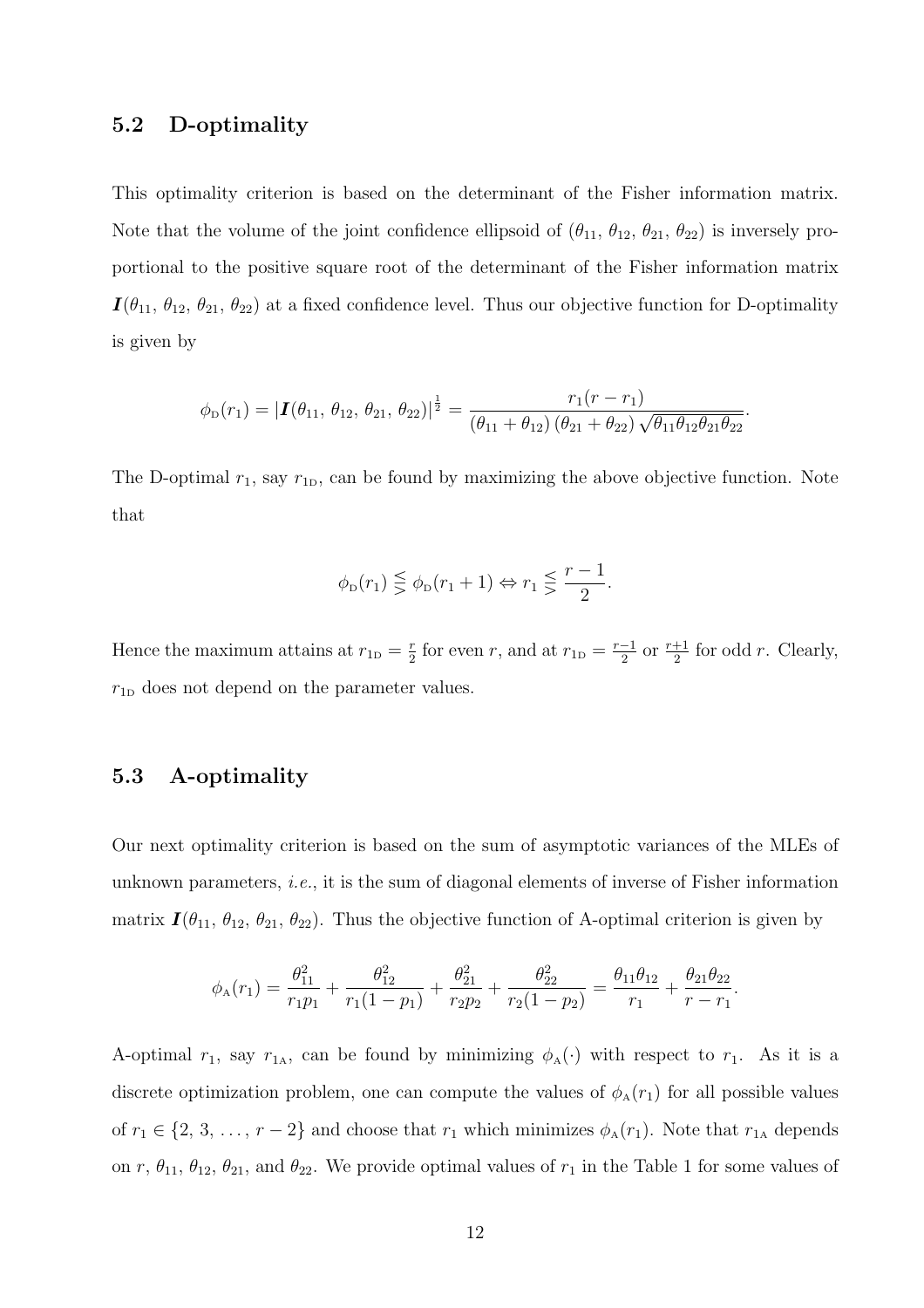|                  |                | (a) $\theta_{11} = 1.0, \ \theta_{12} = 1.100,$<br>$\theta_{21} = 0.50, \ \theta_{22} = 0.550$ |          |                              |                  |                | ( <b>b</b> ) $\theta_{11} = 1.0, \ \theta_{12} = 1.250,$<br>$\theta_{21} = 0.50, \theta_{22} = 0.675$ |          |                              |
|------------------|----------------|------------------------------------------------------------------------------------------------|----------|------------------------------|------------------|----------------|-------------------------------------------------------------------------------------------------------|----------|------------------------------|
| $\boldsymbol{r}$ | $r_{1D}$       | $\phi_{\rm D}(r_{\rm 1D})$                                                                     | $r_{1A}$ | $\phi_{\rm A}(r_{1{\rm A}})$ | $\boldsymbol{r}$ | $r_{1D}$       | $\phi_{\rm D}(r_{\rm 1D})$                                                                            | $r_{1A}$ | $\phi_{\rm A}(r_{1{\rm A}})$ |
| 5                | $\overline{2}$ | 1.2128                                                                                         | 3        | 0.5042                       | 5                | $\overline{2}$ | 1.7172                                                                                                | 3        | 0.5854                       |
| 10               | 5              | 1.2128                                                                                         | 7        | 0.2488                       | 10               | 5              | 1.7172                                                                                                | 7        | 0.2911                       |
| 15               | 7              | 1.2128                                                                                         | 10       | 0.1650                       | 15               | 7              | 1.7172                                                                                                | 10       | 0.1925                       |
| 20               | 10             | 1.2128                                                                                         | 13       | 0.1239                       | 20               | 10             | 1.7172                                                                                                | 13       | 0.1444                       |
| 25               | 12             | 1.2128                                                                                         | 17       | 0.0991                       | 25               | 12             | 1.7172                                                                                                | 16       | 0.1156                       |
| 30               | 15             | 1.2128                                                                                         | 20       | 0.0825                       | 30               | 15             | 1.7172                                                                                                | 20       | 0.0963                       |
| 35               | 17             | 1.2128                                                                                         | 23       | 0.0707                       | 35               | 17             | 1.7172                                                                                                | 23       | 0.0825                       |
| 40               | 20             | 1.2128                                                                                         | 27       | 0.0619                       | 40               | 20             | 1.7172                                                                                                | 26       | 0.0722                       |
| 45               | 22             | 1.2128                                                                                         | 30       | 0.0550                       | 45               | 22             | 1.7172                                                                                                | 30       | 0.0642                       |
| 50               | 25             | 1.2128                                                                                         | 33       | 0.0495                       | 50               | 25             | 1.7172                                                                                                | 33       | 0.0577                       |

**Table 1:** The optimal choice of  $r_1$  for different values of  $\theta_{11}$ ,  $\theta_{12}$ ,  $\theta_{21}$ , and  $\theta_{22}$ .

### 6 Simulation Study and Data Analysis

### 6.1 Simulation Study

In this section we consider numerical studies to judge the performance of the MLEs of the unknown parameters and associated ACIs and BCIs. We consider two sets of values for the parameters  $(\theta_{11}, \theta_{12}, \theta_{21}, \theta_{22})$ , *viz.*,  $(1.0, 1.1, 0.5, 0.55)$  and  $(1.0, 1.25, 0.5, 0.675)$ . As the distributions of  $\hat{\theta}_{i1}$  and  $\hat{\theta}_{i2}$  depend on the ratio of  $\theta_{i1}$  to  $\theta_{i2}$ ,  $i = 1, 2$ , we fix  $\theta_{11}$  and  $\theta_{21}$  and change the values of  $\theta_{12}$  and  $\theta_{22}$ . We consider 20, 30, and 40 as values of n. For each value of n, r is taken to be  $[3n/4]$  and n. For each value of r, we take  $r_1$  to be  $[5r/11]$ ,  $[r/2]$ , and  $[6r/11]$ . Based on 5000 replication, we compute the average estimates (AE) and mean squared errors (MSE) of the MLEs of the unknown model parameters (see Tables 2–9). The coverage percentages (CP) and average lengths (AL) of the ACI and BCI are also reported in these tables. We take  $B = 8000$  for BCI. We notice that the second equation in (4) does not remain feasible for  $\alpha = 0.1$  or 0.05, when number of failure due to the cause j at the stress level  $s_i$  is one and hence the procedure proposed in Section 4 for construction of the ACI does not work in this case. We discard those data for which the number of failure due to the cause j at the stress level  $s_i$  is one for computation of CPs and ALs of  $\theta_{ij}$ , and the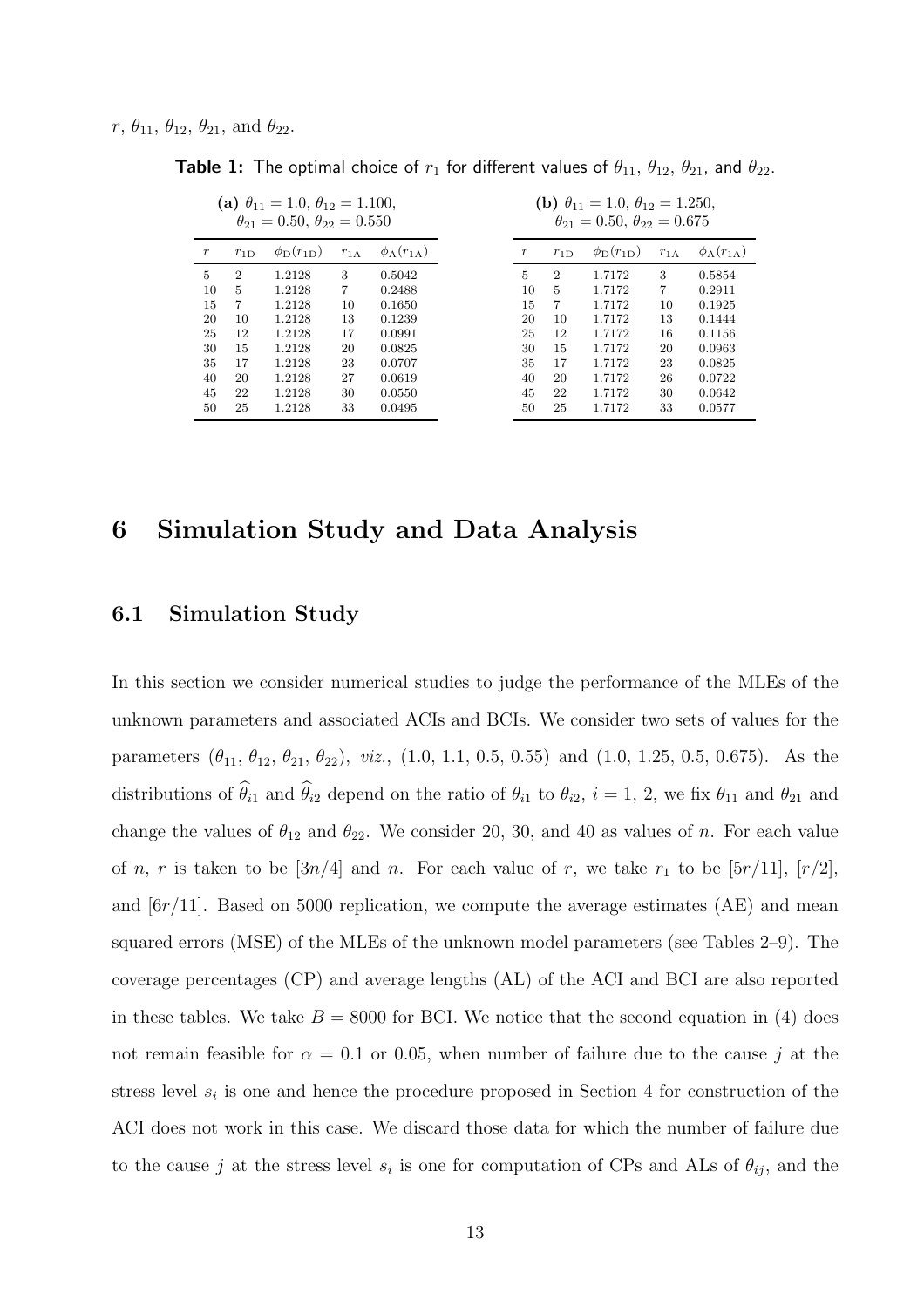|                  |       |                |        |        | 90%   |        |       |            |       | 95%     |       |            |      |
|------------------|-------|----------------|--------|--------|-------|--------|-------|------------|-------|---------|-------|------------|------|
|                  |       |                |        |        |       | ACI    |       | <b>BCI</b> |       | ACI     |       | <b>BCI</b> |      |
| $\boldsymbol{n}$ | $r_1$ | $r_2$          | AE     | MSE    | CP    | AL     | CP    | AL         | CP    | AL      | CP    | AL         | %    |
| 20               | 7     | 9              | 1.1914 | 0.7155 | 92.94 | 4.6858 | 90.58 | 2.5237     | 96.82 | 11.0326 | 95.24 | 3.2053     | 4.45 |
|                  | 8     | 8              | 1.1513 | 0.5939 | 92.32 | 3.8477 | 89.74 | 2.4057     | 96.70 | 7.6388  | 94.58 | 3.0843     | 2.27 |
|                  | 9     | $\overline{7}$ | 1.1413 | 0.5233 | 91.18 | 3.3393 | 89.08 | 2.3106     | 96.14 | 5.9585  | 94.26 | 2.9874     | 1.69 |
|                  | 9     | 11             | 1.1485 | 0.5494 | 91.78 | 3.3637 | 89.92 | 2.3381     | 96.44 | 6.0042  | 94.92 | 3.0261     | 1.38 |
|                  | 10    | 10             | 1.1313 | 0.4580 | 91.80 | 2.8070 | 89.40 | 2.2079     | 96.14 | 4.5072  | 94.46 | 2.8797     | 0.79 |
|                  | 11    | 9              | 1.1047 | 0.3566 | 90.68 | 2.5659 | 89.52 | 2.0874     | 95.66 | 3.9598  | 94.08 | 2.7278     | 0.30 |
| 30               | 10    | 12             | 1.1158 | 0.4161 | 90.86 | 2.8295 | 89.10 | 2.1928     | 95.70 | 4.5755  | 94.06 | 2.8569     | 0.66 |
|                  | 11    | 11             | 1.1175 | 0.3958 | 90.50 | 2.5005 | 88.92 | 2.0958     | 95.20 | 3.7950  | 93.74 | 2.7459     | 0.34 |
|                  | 12    | 10             | 1.1044 | 0.3307 | 90.60 | 2.2818 | 89.12 | 1.9826     | 95.76 | 3.3409  | 94.16 | 2.5866     | 0.22 |
|                  | 13    | 17             | 1.0878 | 0.2963 | 91.40 | 2.0044 | 89.52 | 1.8395     | 95.74 | 2.8081  | 94.58 | 2.4062     | 0.14 |
|                  | 15    | 15             | 1.0874 | 0.2499 | 90.20 | 1.7157 | 89.00 | 1.6642     | 95.20 | 2.2819  | 94.04 | 2.1612     | 0.06 |
|                  | 17    | 13             | 1.0731 | 0.1793 | 90.36 | 1.5065 | 89.54 | 1.4979     | 95.48 | 1.9426  | 94.34 | 1.9259     | 0.00 |
| 40               | 14    | 16             | 1.0785 | 0.2538 | 90.74 | 1.8346 | 89.48 | 1.7209     | 95.62 | 2.5059  | 94.54 | 2.2413     | 0.04 |
|                  | 15    | 15             | 1.0874 | 0.2499 | 90.20 | 1.7157 | 89.00 | 1.6642     | 95.20 | 2.2819  | 94.04 | 2.1612     | 0.06 |
|                  | 16    | 14             | 1.0686 | 0.1822 | 90.52 | 1.5673 | 89.00 | 1.5462     | 95.24 | 2.0391  | 94.12 | 2.0009     | 0.00 |
|                  | 18    | 22             | 1.0616 | 0.1478 | 90.60 | 1.3992 | 89.58 | 1.4058     | 95.38 | 1.7764  | 94.62 | 1.8017     | 0.00 |
|                  | 20    | 20             | 1.0457 | 0.1287 | 90.28 | 1.2687 | 89.36 | 1.2715     | 95.46 | 1.5947  | 94.50 | 1.6108     | 0.00 |
|                  | 22    | 18             | 1.0444 | 0.1114 | 91.30 | 1.1879 | 90.14 | 1.1867     | 95.66 | 1.4841  | 95.10 | 1.4913     | 0.00 |
|                  |       |                |        |        |       |        |       |            |       |         |       |            |      |

Table 2: The AEs and MSEs of the MLEs of  $\theta_{11}$  and the ALs and CPs of the associated ACIs and BCIs with  $\theta_{11} = 1.0$ ,  $\theta_{12} = 1.10$ ,  $\theta_{21} = 0.5$ , and  $\theta_{22} = 0.55$ .

Table 3: The AEs and MSEs of the MLEs of  $\theta_{11}$  and the ALs and CPs of the associated ACIs and BCIs with  $\theta_{11} = 1.0$ ,  $\theta_{12} = 1.25$ ,  $\theta_{21} = 0.5$ , and  $\theta_{22} = 0.675$ .

|       |       |                |        |        | 90%   |        |          |        |          | 95%    |       |            |      |
|-------|-------|----------------|--------|--------|-------|--------|----------|--------|----------|--------|-------|------------|------|
|       |       |                |        |        |       | ACI    |          | BCI    |          | ACI    |       | <b>BCI</b> |      |
| $\,n$ | $r_1$ | $r_2$          | АE     | MSE    | CP    | AL     | $\rm CP$ | AL     | $\rm CP$ | AL     | CP    | AL         | %    |
| 20    | 7     | 9              | 1.1771 | 0.6390 | 92.68 | 4.3734 | 91.18    | 2.5012 | 96.96    | 9.8340 | 95.28 | 3.1926     | 3.53 |
|       | 8     | 8              | 1.1539 | 0.5753 | 91.76 | 3.5051 | 89.66    | 2.3659 | 96.38    | 6.5936 | 94.46 | 3.0505     | 2.15 |
|       | 9     | $\overline{7}$ | 1.1249 | 0.4438 | 91.20 | 2.9776 | 90.18    | 2.2204 | 96.10    | 5.0044 | 94.44 | 2.8825     | 1.94 |
|       | 9     | 11             | 1.1457 | 0.4913 | 90.86 | 3.1672 | 89.32    | 2.2667 | 95.94    | 5.4974 | 94.48 | 2.9377     | 0.93 |
|       | 10    | 10             | 1.1158 | 0.3833 | 90.70 | 2.5998 | 89.78    | 2.1015 | 95.56    | 4.0481 | 94.16 | 2.7456     | 0.36 |
|       | 11    | 9              | 1.1120 | 0.3662 | 90.88 | 2.3369 | 89.68    | 2.0022 | 95.76    | 3.4504 | 94.42 | 2.6137     | 0.28 |
| 30    | 10    | 12             | 1.1102 | 0.3364 | 91.12 | 2.6086 | 90.08    | 2.1010 | 96.28    | 4.0659 | 94.72 | 2.7422     | 0.34 |
|       | 11    | 11             | 1.1104 | 0.3503 | 90.80 | 2.3129 | 89.02    | 1.9915 | 95.64    | 3.4036 | 94.38 | 2.6072     | 0.20 |
|       | 12    | 10             | 1.0892 | 0.2921 | 89.68 | 2.0358 | 88.20    | 1.8351 | 95.16    | 2.8657 | 93.58 | 2.3939     | 0.26 |
|       | 13    | 17             | 1.0746 | 0.2283 | 90.64 | 1.8260 | 89.50    | 1.7183 | 95.24    | 2.4691 | 94.28 | 2.2371     | 0.02 |
|       | 15    | 15             | 1.0634 | 0.1790 | 90.12 | 1.5556 | 88.86    | 1.5172 | 95.10    | 2.0198 | 93.90 | 1.9549     | 0.00 |
|       | 17    | 13             | 1.0507 | 0.1452 | 90.38 | 1.3780 | 89.10    | 1.3600 | 95.34    | 1.7514 | 94.14 | 1.7322     | 0.00 |
| 40    | 14    | 16             | 1.0786 | 0.2131 | 91.42 | 1.6827 | 90.32    | 1.6361 | 95.96    | 2.2084 | 95.12 | 2.1183     | 0.04 |
|       | 15    | 15             | 1.0634 | 0.1790 | 90.12 | 1.5556 | 88.86    | 1.5172 | 95.10    | 2.0198 | 93.90 | 1.9549     | 0.00 |
|       | 16    | 14             | 1.0586 | 0.1569 | 90.10 | 1.4565 | 89.22    | 1.4318 | 95.36    | 1.8655 | 94.40 | 1.8329     | 0.00 |
|       | 18    | 22             | 1.0523 | 0.1375 | 90.16 | 1.3237 | 88.78    | 1.3109 | 95.06    | 1.6710 | 94.12 | 1.6617     | 0.00 |
|       | 20    | 20             | 1.0568 | 0.1274 | 90.20 | 1.2380 | 89.52    | 1.2284 | 95.46    | 1.5511 | 94.64 | 1.5449     | 0.00 |
|       | 22    | 18             | 1.0364 | 0.0994 | 91.24 | 1.1270 | 90.12    | 1.1127 | 95.74    | 1.4021 | 95.02 | 1.3867     | 0.00 |
|       |       |                |        |        |       |        |          |        |          |        |       |            |      |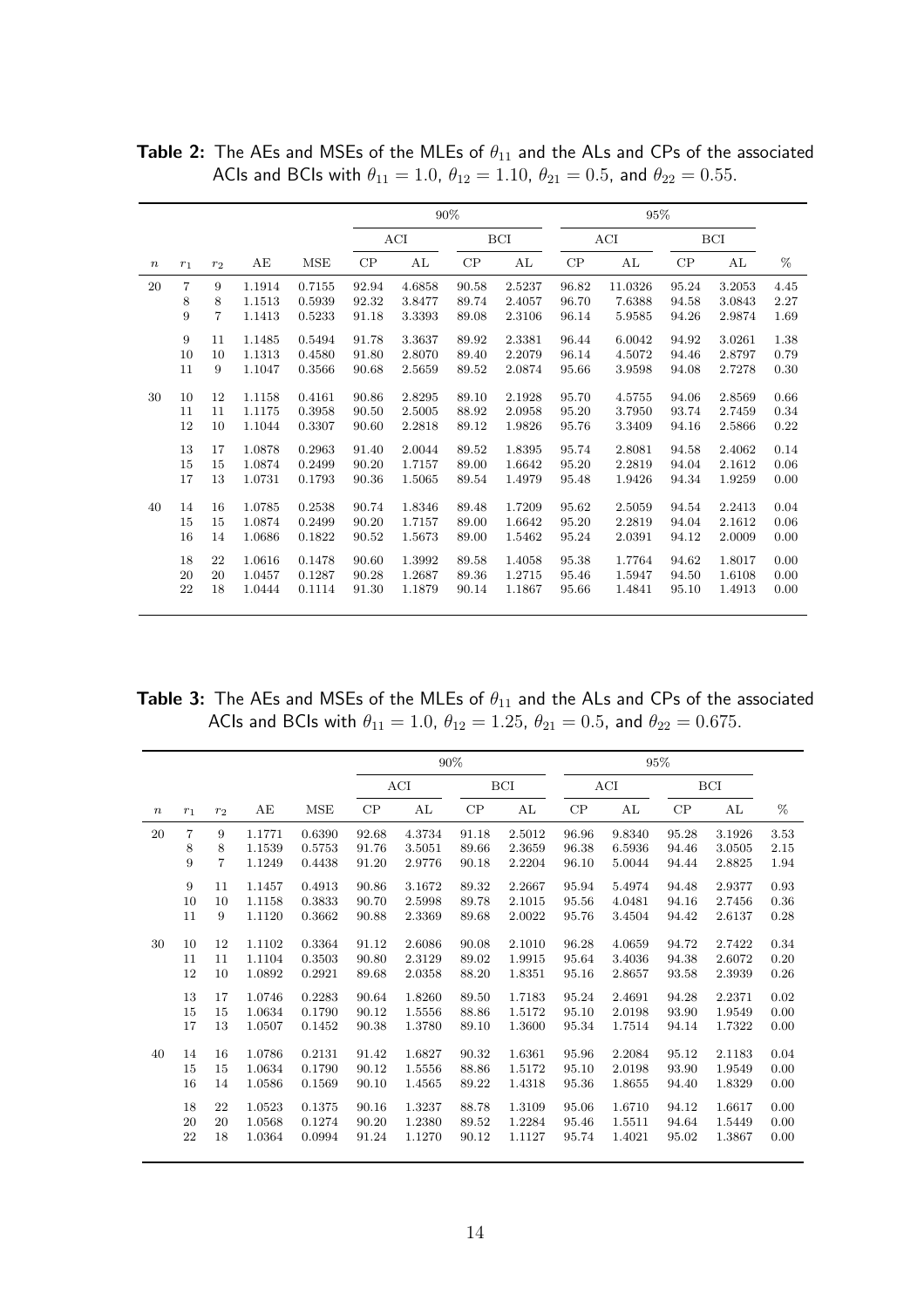|                  |       |                |        |        | 90%   |        |       |            |       | 95%     |       |        |      |
|------------------|-------|----------------|--------|--------|-------|--------|-------|------------|-------|---------|-------|--------|------|
|                  |       |                |        |        |       | ACI    |       | <b>BCI</b> |       | ACI     |       | BCI    |      |
| $\boldsymbol{n}$ | $r_1$ | $r_2$          | AЕ     | MSE    | CP    | AL     | CP    | AL         | CP    | AL      | CP    | AL     | $\%$ |
| 20               | 7     | 9              | 1.3376 | 0.9609 | 93.84 | 5.5800 | 90.92 | 2.8227     | 97.24 | 13.7197 | 95.44 | 3.5565 | 7.15 |
|                  | 8     | 8              | 1.3145 | 0.8417 | 93.54 | 5.0082 | 90.54 | 2.7870     | 97.16 | 10.7353 | 95.22 | 3.5387 | 4.05 |
|                  | 9     | $\overline{7}$ | 1.3159 | 0.8345 | 91.74 | 4.3676 | 89.18 | 2.7475     | 96.54 | 8.3578  | 94.58 | 3.5238 | 2.97 |
|                  | 9     | 11             | 1.2641 | 0.6800 | 92.10 | 4.2301 | 89.62 | 2.6563     | 96.64 | 8.0539  | 94.82 | 3.4148 | 1.96 |
|                  | 10    | 10             | 1.2867 | 0.7077 | 91.66 | 3.7427 | 89.20 | 2.6426     | 96.32 | 6.5096  | 94.36 | 3.4238 | 1.36 |
|                  | 11    | 9              | 1.2305 | 0.5343 | 91.00 | 3.1530 | 88.96 | 2.4561     | 95.70 | 5.0756  | 93.72 | 3.2069 | 0.79 |
| 30               | 10    | 12             | 1.2756 | 0.6858 | 91.24 | 3.7363 | 88.50 | 2.6000     | 96.34 | 6.5452  | 93.96 | 3.3659 | 1.75 |
|                  | 11    | 11             | 1.2529 | 0.5845 | 91.34 | 3.2178 | 89.18 | 2.4890     | 95.92 | 5.1998  | 94.62 | 3.2458 | 0.85 |
|                  | 12    | 10             | 1.2213 | 0.4367 | 90.72 | 2.8560 | 88.84 | 2.3452     | 95.80 | 4.3982  | 94.22 | 3.0770 | 0.40 |
|                  | 13    | 17             | 1.2171 | 0.4363 | 90.86 | 2.5858 | 89.12 | 2.2363     | 95.76 | 3.8302  | 94.34 | 2.9305 | 0.22 |
|                  | 15    | 15             | 1.2149 | 0.3630 | 90.38 | 2.1443 | 89.02 | 2.0506     | 95.44 | 2.9482  | 93.96 | 2.6889 | 0.10 |
|                  | 17    | 13             | 1.1921 | 0.2776 | 90.94 | 1.8467 | 89.72 | 1.8209     | 95.32 | 2.4521  | 94.40 | 2.3685 | 0.04 |
| 40               | 14    | 16             | 1.2102 | 0.3416 | 91.34 | 2.2720 | 89.84 | 2.1304     | 95.82 | 3.1772  | 94.78 | 2.8011 | 0.12 |
|                  | 15    | 15             | 1.2149 | 0.3630 | 90.38 | 2.1443 | 89.02 | 2.0506     | 95.44 | 2.9482  | 93.96 | 2.6889 | 0.10 |
|                  | 16    | 14             | 1.2059 | 0.3241 | 90.20 | 1.9933 | 88.88 | 1.9327     | 95.48 | 2.6978  | 94.10 | 2.5252 | 0.08 |
|                  | 18    | 22             | 1.1827 | 0.2518 | 91.14 | 1.7548 | 89.66 | 1.7229     | 95.44 | 2.3208  | 94.40 | 2.2323 | 0.02 |
|                  | 20    | 20             | 1.1708 | 0.2062 | 89.68 | 1.5509 | 88.84 | 1.5775     | 95.06 | 1.9812  | 93.84 | 2.0281 | 0.02 |
|                  | 22    | 18             | 1.1544 | 0.1571 | 90.54 | 1.4030 | 89.58 | 1.4297     | 95.48 | 1.7647  | 94.42 | 1.8220 | 0.00 |
|                  |       |                |        |        |       |        |       |            |       |         |       |        |      |

**Table 4:** The AEs and MSEs of the MLEs of  $\theta_{12}$  and the ALs and CPs of the associated ACIs and BCIs with  $\theta_{11} = 1.0$ ,  $\theta_{12} = 1.10$ ,  $\theta_{21} = 0.5$ , and  $\theta_{22} = 0.55$ .

**Table 5:** The AEs and MSEs of the MLEs of  $\theta_{12}$  and the ALs and CPs of the associated ACIs and BCIs with  $\theta_{11} = 1.0$ ,  $\theta_{12} = 1.25$ ,  $\theta_{21} = 0.5$ , and  $\theta_{22} = 0.675$ .

|                  |       |                |        |        | 90%   |        |       |        | 95%   |         |       |        |      |
|------------------|-------|----------------|--------|--------|-------|--------|-------|--------|-------|---------|-------|--------|------|
|                  |       |                |        |        |       | ACI    |       | BCI    |       | ACI     |       | BCI    |      |
| $\boldsymbol{n}$ | $r_1$ | r <sub>2</sub> | AЕ     | MSE    | CP    | AL     | CP    | AL     | CP    | AL      | CP    | AL     | %    |
| 20               | 7     | 9              | 1.5201 | 1.2359 | 94.06 | 6.5457 | 90.98 | 3.1691 | 97.34 | 16.5717 | 96.16 | 3.9709 | 9.31 |
|                  | 8     | 8              | 1.5137 | 1.1654 | 93.16 | 5.8453 | 90.32 | 3.1855 | 97.20 | 12.7452 | 95.10 | 4.0278 | 6.10 |
|                  | 9     | $\overline{7}$ | 1.4938 | 1.0874 | 92.68 | 5.3947 | 89.88 | 3.1869 | 96.68 | 10.6579 | 95.16 | 4.0663 | 4.10 |
|                  | 9     | 11             | 1.5037 | 1.1062 | 92.94 | 5.3224 | 90.14 | 3.1651 | 96.96 | 10.5102 | 94.90 | 4.0317 | 3.66 |
|                  | 10    | 10             | 1.4800 | 1.0132 | 92.08 | 4.5818 | 89.20 | 3.0759 | 96.44 | 8.2352  | 94.26 | 3.9654 | 2.48 |
| 30               | 11    | 9              | 1.4487 | 0.8691 | 92.08 | 4.0665 | 89.64 | 2.9602 | 96.90 | 6.8594  | 94.88 | 3.8433 | 1.48 |
|                  | 10    | 12             | 1.4780 | 1.0264 | 92.06 | 4.5763 | 89.48 | 3.0826 | 96.52 | 8.2101  | 94.02 | 3.9694 | 2.38 |
|                  | 11    | 11             | 1.4485 | 0.8909 | 91.92 | 4.0293 | 89.20 | 2.9536 | 96.62 | 6.7701  | 94.62 | 3.8376 | 1.32 |
|                  | 12    | 10             | 1.4409 | 0.8559 | 91.32 | 3.7248 | 89.42 | 2.8634 | 96.08 | 6.0245  | 94.12 | 3.7373 | 0.93 |
|                  | 13    | 17             | 1.4162 | 0.6960 | 91.34 | 3.2779 | 89.48 | 2.7273 | 96.02 | 5.0211  | 94.32 | 3.5699 | 0.60 |
| 40               | 15    | 15             | 1.3961 | 0.5572 | 91.28 | 2.6965 | 89.54 | 2.4831 | 95.74 | 3.8430  | 94.62 | 3.2601 | 0.26 |
|                  | 17    | 13             | 1.3699 | 0.3914 | 90.66 | 2.3333 | 89.28 | 2.2485 | 95.86 | 3.1943  | 94.58 | 2.9472 | 0.02 |
|                  | 14    | 16             | 1.3979 | 0.5879 | 90.70 | 2.8601 | 89.04 | 2.5956 | 95.74 | 4.1408  | 94.10 | 3.4203 | 0.28 |
|                  | 15    | 15             | 1.3961 | 0.5572 | 91.28 | 2.6965 | 89.54 | 2.4831 | 95.74 | 3.8430  | 94.62 | 3.2601 | 0.26 |
|                  | 16    | 14             | 1.3942 | 0.4795 | 90.86 | 2.5329 | 89.28 | 2.3903 | 96.00 | 3.5375  | 94.70 | 3.1344 | 0.14 |
|                  | 18    | 22             | 1.3622 | 0.4046 | 91.06 | 2.1441 | 89.48 | 2.1303 | 95.72 | 2.8654  | 94.44 | 2.7814 | 0.08 |
|                  | 20    | 20             | 1.3552 | 0.3271 | 89.94 | 1.9134 | 88.68 | 1.9575 | 95.16 | 2.4762  | 94.12 | 2.5387 | 0.04 |
|                  | 22    | 18             | 1.3455 | 0.2895 | 90.30 | 1.7762 | 89.34 | 1.8160 | 95.28 | 2.2763  | 94.40 | 2.3361 | 0.00 |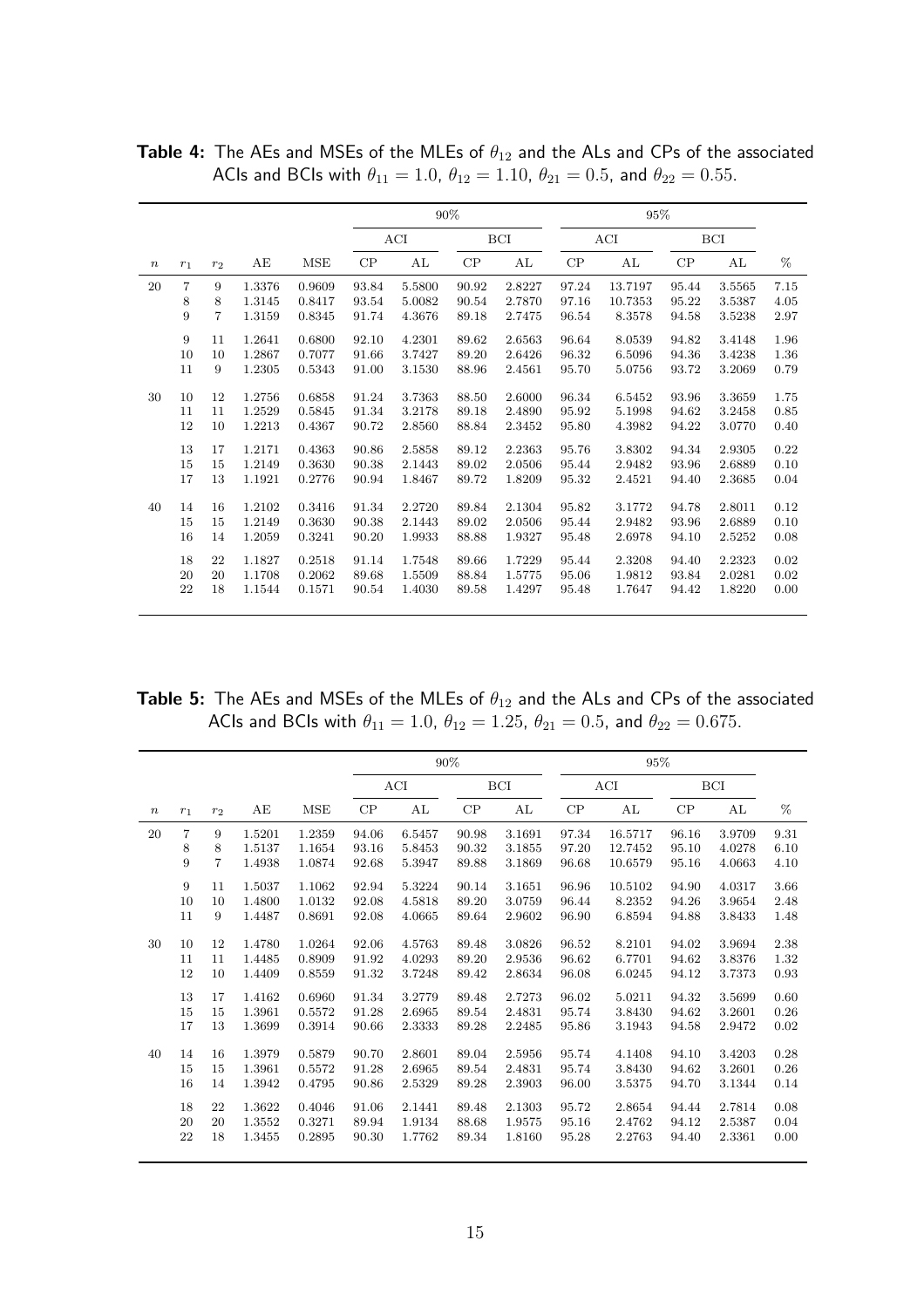|                  |                |                |        |        |       |        | 90%   |        |       |        | 95%   |            |      |
|------------------|----------------|----------------|--------|--------|-------|--------|-------|--------|-------|--------|-------|------------|------|
|                  |                |                |        |        |       | ACI    |       | BCI    |       | ACI    |       | <b>BCI</b> |      |
| $\boldsymbol{n}$ | $r_1$          | $r_2$          | АE     | MSE    | CP    | AL     | CP    | AL     | CP    | AL     | CP    | AL         | %    |
| 20               | $\overline{7}$ | 9              | 0.5755 | 0.1387 | 91.70 | 1.6792 | 89.58 | 1.1722 | 96.58 | 2.9847 | 94.56 | 1.5182     | 1.61 |
|                  | 8              | 8              | 0.5773 | 0.1380 | 91.84 | 1.9662 | 90.20 | 1.2146 | 96.36 | 3.9245 | 94.90 | 1.5594     | 2.08 |
|                  | 9              | $\overline{7}$ | 0.5955 | 0.1798 | 92.58 | 2.3830 | 90.30 | 1.2630 | 96.86 | 5.6529 | 95.10 | 1.6034     | 4.58 |
|                  | 9              | 11             | 0.5480 | 0.0815 | 89.96 | 1.2291 | 88.34 | 1.0231 | 95.78 | 1.8657 | 94.10 | 1.3398     | 0.28 |
|                  | 10             | 10             | 0.5721 | 0.1176 | 91.26 | 1.4569 | 89.34 | 1.1223 | 95.88 | 2.3714 | 94.30 | 1.4597     | 0.81 |
|                  | 11             | 9              | 0.5722 | 0.1390 | 91.66 | 1.6470 | 89.40 | 1.1565 | 96.52 | 2.9206 | 94.10 | 1.4951     | 1.32 |
| 30               | 10             | 12             | 0.5475 | 0.0735 | 91.56 | 1.0984 | 89.92 | 0.9719 | 96.02 | 1.5861 | 94.46 | 1.2758     | 0.18 |
|                  | 11             | 11             | 0.5574 | 0.0931 | 91.38 | 1.2785 | 89.68 | 1.0456 | 96.12 | 1.9679 | 94.40 | 1.3664     | 0.34 |
|                  | 12             | 10             | 0.5610 | 0.1178 | 90.40 | 1.4248 | 88.56 | 1.0955 | 95.36 | 2.3170 | 93.52 | 1.4281     | 0.62 |
|                  | 13             | 17             | 0.5310 | 0.0418 | 90.82 | 0.7428 | 89.52 | 0.7307 | 95.64 | 0.9616 | 94.38 | 0.9385     | 0.02 |
|                  | 15             | 15             | 0.5408 | 0.0593 | 90.36 | 0.8467 | 88.92 | 0.8264 | 95.42 | 1.1193 | 94.34 | 1.0721     | 0.04 |
|                  | 17             | 13             | 0.5400 | 0.0662 | 90.34 | 0.9770 | 89.10 | 0.9087 | 95.58 | 1.3507 | 93.78 | 1.1886     | 0.08 |
| 40               | 14             | 16             | 0.5335 | 0.0529 | 90.58 | 0.7820 | 89.38 | 0.7737 | 95.50 | 1.0175 | 93.98 | 0.9988     | 0.06 |
|                  | 15             | 15             | 0.5408 | 0.0593 | 90.36 | 0.8467 | 88.92 | 0.8264 | 95.42 | 1.1193 | 94.34 | 1.0721     | 0.04 |
|                  | 16             | 14             | 0.5392 | 0.0592 | 91.14 | 0.8990 | 89.62 | 0.8632 | 95.54 | 1.2073 | 94.52 | 1.1252     | 0.02 |
|                  | 18             | 22             | 0.5248 | 0.0296 | 90.64 | 0.5966 | 89.62 | 0.5960 | 94.98 | 0.7452 | 94.48 | 0.7492     | 0.00 |
|                  | 20             | 20             | 0.5292 | 0.0337 | 90.56 | 0.6469 | 89.50 | 0.6480 | 95.56 | 0.8148 | 94.58 | 0.8218     | 0.00 |
|                  | 22             | 18             | 0.5279 | 0.0385 | 90.16 | 0.6975 | 89.46 | 0.6945 | 95.54 | 0.8895 | 94.36 | 0.8877     | 0.00 |

**Table 6:** The AEs and MSEs of the MLEs of  $\theta_{21}$  and the ALs and CPs of the associated ACIs and BCIs with  $\theta_{11} = 1.0$ ,  $\theta_{12} = 1.10$ ,  $\theta_{21} = 0.5$ , and  $\theta_{22} = 0.55$ .

**Table 7:** The AEs and MSEs of the MLEs of  $\theta_{21}$  and the ALs and CPs of the associated ACIs and BCIs with  $\theta_{11} = 1.0$ ,  $\theta_{12} = 1.25$ ,  $\theta_{21} = 0.5$ , and  $\theta_{22} = 0.675$ .

|       |       |                |        |        | 90%   |        |               |        |          | 95%    |       |            |      |
|-------|-------|----------------|--------|--------|-------|--------|---------------|--------|----------|--------|-------|------------|------|
|       |       |                |        |        |       | ACI    |               | BCI    |          | ACI    |       | <b>BCI</b> |      |
| $\,n$ | $r_1$ | $r_2$          | AЕ     | MSE    | CP    | AL     | $\mathrm{CP}$ | AL     | $\rm CP$ | AL     | CP    | AL         | %    |
| 20    | 7     | 9              | 0.5599 | 0.1037 | 91.46 | 1.4332 | 89.98         | 1.0860 | 96.10    | 2.3730 | 94.78 | 1.4125     | 1.38 |
|       | 8     | 8              | 0.5706 | 0.1309 | 91.30 | 1.7136 | 89.84         | 1.1618 | 96.64    | 3.1894 | 94.78 | 1.4977     | 1.44 |
|       | 9     | $\overline{7}$ | 0.5942 | 0.1653 | 91.64 | 2.1037 | 90.40         | 1.2486 | 96.48    | 4.6064 | 94.84 | 1.5957     | 3.72 |
|       | 9     | 11             | 0.5482 | 0.0750 | 90.22 | 1.0862 | 89.22         | 0.9580 | 95.18    | 1.5542 | 93.96 | 1.2471     | 0.20 |
|       | 10    | 10             | 0.5573 | 0.0845 | 91.38 | 1.2661 | 90.24         | 1.0280 | 96.14    | 1.9505 | 95.04 | 1.3388     | 0.30 |
|       | 11    | 9              | 0.5602 | 0.1149 | 91.06 | 1.4033 | 89.14         | 1.0795 | 96.14    | 2.3023 | 94.44 | 1.4034     | 0.77 |
| 30    | 10    | 12             | 0.5404 | 0.0595 | 90.76 | 0.9558 | 89.44         | 0.8836 | 95.30    | 1.3076 | 94.14 | 1.1511     | 0.14 |
|       | 11    | 11             | 0.5461 | 0.0695 | 90.64 | 1.0727 | 89.30         | 0.9465 | 95.72    | 1.5326 | 94.52 | 1.2366     | 0.10 |
|       | 12    | 10             | 0.5517 | 0.0815 | 90.94 | 1.1975 | 89.50         | 1.0134 | 95.90    | 1.7839 | 94.56 | 1.3239     | 0.36 |
|       | 13    | 17             | 0.5219 | 0.0355 | 90.28 | 0.6656 | 89.12         | 0.6548 | 95.16    | 0.8411 | 94.04 | 0.8307     | 0.00 |
|       | 15    | 15             | 0.5339 | 0.0450 | 89.92 | 0.7715 | 88.70         | 0.7425 | 95.56    | 1.0044 | 94.14 | 0.9510     | 0.00 |
|       | 17    | 13             | 0.5367 | 0.0544 | 90.86 | 0.8873 | 89.72         | 0.8268 | 95.70    | 1.1976 | 94.38 | 1.0715     | 0.00 |
| 40    | 14    | 16             | 0.5320 | 0.0394 | 90.60 | 0.7159 | 90.04         | 0.7007 | 95.36    | 0.9131 | 94.58 | 0.8933     | 0.02 |
|       | 15    | 15             | 0.5339 | 0.0450 | 89.92 | 0.7715 | 88.70         | 0.7425 | 95.56    | 1.0044 | 94.14 | 0.9510     | 0.00 |
|       | 16    | 14             | 0.5295 | 0.0479 | 89.80 | 0.7994 | 88.58         | 0.7692 | 95.24    | 1.0450 | 93.74 | 0.9914     | 0.00 |
|       | 18    | 22             | 0.5169 | 0.0238 | 90.22 | 0.5487 | 89.46         | 0.5384 | 95.38    | 0.6811 | 94.26 | 0.6683     | 0.00 |
|       | 20    | 20             | 0.5197 | 0.0273 | 90.54 | 0.5899 | 89.74         | 0.5799 | 95.82    | 0.7365 | 94.74 | 0.7251     | 0.00 |
|       | 22    | 18             | 0.5282 | 0.0353 | 89.48 | 0.6512 | 88.48         | 0.6415 | 95.22    | 0.8202 | 93.98 | 0.8100     | 0.00 |
|       |       |                |        |        |       |        |               |        |          |        |       |            |      |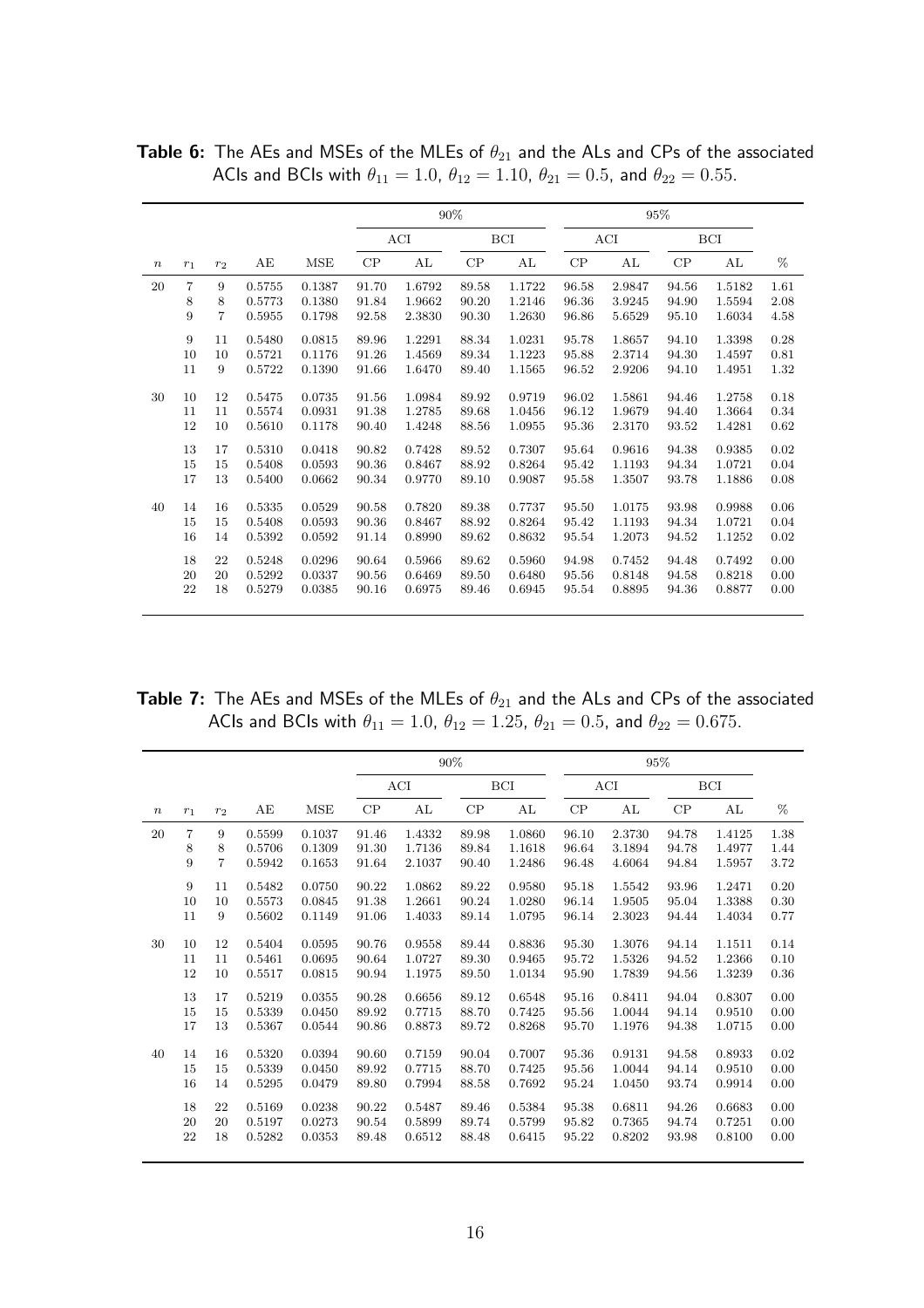|                  |                |                |        |        | 90%   |        |           |        |       |        | 95%   |            |      |
|------------------|----------------|----------------|--------|--------|-------|--------|-----------|--------|-------|--------|-------|------------|------|
|                  |                |                |        |        |       | ACI    |           | BCI    |       | ACI    |       | <b>BCI</b> |      |
| $\boldsymbol{n}$ | $r_1$          | $r_2$          | АE     | MSE    | CP    | AL     | $\cal CP$ | AL     | CP    | AL     | CP    | AL         | %    |
| 20               | $\overline{7}$ | 9              | 0.6490 | 0.1896 | 93.12 | 2.1152 | 90.22     | 1.3535 | 97.30 | 4.0000 | 95.08 | 1.7387     | 2.86 |
|                  | 8              | 8              | 0.6592 | 0.2161 | 92.78 | 2.4472 | 90.14     | 1.3937 | 96.70 | 5.1880 | 94.70 | 1.7728     | 4.20 |
|                  | 9              | $\overline{7}$ | 0.6614 | 0.2243 | 93.48 | 2.7867 | 90.76     | 1.3953 | 97.32 | 6.8729 | 95.32 | 1.7578     | 7.13 |
|                  | 9              | 11             | 0.6274 | 0.1526 | 91.42 | 1.6043 | 89.58     | 1.2473 | 96.18 | 2.5922 | 94.66 | 1.6269     | 0.89 |
|                  | 10             | 10             | 0.6402 | 0.1755 | 91.14 | 1.8844 | 89.30     | 1.3120 | 96.06 | 3.2924 | 94.10 | 1.6991     | 1.34 |
|                  | 11             | 9              | 0.6495 | 0.1872 | 92.34 | 2.1912 | 90.32     | 1.3720 | 97.02 | 4.1862 | 94.78 | 1.7592     | 2.15 |
| 30               | 10             | 12             | 0.6209 | 0.1253 | 91.08 | 1.4546 | 89.18     | 1.1892 | 95.82 | 2.2470 | 94.46 | 1.5555     | 0.48 |
|                  | 11             | 11             | 0.6281 | 0.1509 | 91.16 | 1.6338 | 88.98     | 1.2459 | 95.86 | 2.6659 | 93.76 | 1.6253     | 0.83 |
|                  | 12             | 10             | 0.6458 | 0.1876 | 91.82 | 1.8818 | 89.44     | 1.3197 | 96.38 | 3.2876 | 94.36 | 1.7060     | 1.67 |
|                  | 13             | 17             | 0.5976 | 0.0672 | 91.02 | 0.9027 | 89.70     | 0.9158 | 95.54 | 1.1775 | 94.56 | 1.1959     | 0.06 |
|                  | 15             | 15             | 0.6052 | 0.0832 | 90.82 | 1.0638 | 89.36     | 1.0161 | 95.28 | 1.4618 | 93.88 | 1.3334     | 0.08 |
|                  | 17             | 13             | 0.6177 | 0.1150 | 91.16 | 1.3066 | 89.52     | 1.1414 | 95.98 | 1.9259 | 94.76 | 1.4979     | 0.26 |
| 40               | 14             | 16             | 0.5996 | 0.0775 | 90.36 | 0.9832 | 88.72     | 0.9617 | 95.36 | 1.3228 | 93.98 | 1.2576     | 0.10 |
|                  | 15             | 15             | 0.6052 | 0.0832 | 90.82 | 1.0638 | 89.36     | 1.0161 | 95.28 | 1.4618 | 93.88 | 1.3334     | 0.08 |
|                  | 16             | 14             | 0.6106 | 0.0948 | 90.44 | 1.1940 | 88.86     | 1.0786 | 95.78 | 1.7099 | 94.22 | 1.4150     | 0.08 |
|                  | 18             | 22             | 0.5841 | 0.0419 | 90.54 | 0.7149 | 89.52     | 0.7284 | 95.34 | 0.9010 | 94.52 | 0.9279     | 0.00 |
|                  | 20             | 20             | 0.5894 | 0.0523 | 89.24 | 0.7791 | 88.24     | 0.7953 | 94.98 | 0.9920 | 93.76 | 1.0221     | 0.00 |
|                  | 22             | 18             | 0.5921 | 0.0605 | 90.52 | 0.8761 | 89.32     | 0.8659 | 95.46 | 1.1531 | 94.38 | 1.1221     | 0.00 |
|                  |                |                |        |        |       |        |           |        |       |        |       |            |      |

**Table 8:** The AEs and MSEs of the MLEs of  $\theta_{22}$  and the ALs and CPs of the associated ACIs and BCIs with  $\theta_{11} = 1.0$ ,  $\theta_{12} = 1.10$ ,  $\theta_{21} = 0.5$ , and  $\theta_{22} = 0.55$ .

Table 9: The AEs and MSEs of the MLEs of  $\theta_{22}$  and the ALs and CPs of the associated ACIs and BCIs with  $\theta_{11} = 1.0$ ,  $\theta_{12} = 1.25$ ,  $\theta_{21} = 0.5$ , and  $\theta_{22} = 0.675$ .

|                  |                |                |        |            | 90%   |        |       |        |       | 95%    |       |            |       |
|------------------|----------------|----------------|--------|------------|-------|--------|-------|--------|-------|--------|-------|------------|-------|
|                  |                |                |        |            |       | ACI    |       | BCI    |       | ACI    |       | <b>BCI</b> |       |
| $\boldsymbol{n}$ | $r_1$          | r <sub>2</sub> | AЕ     | <b>MSE</b> | CP    | AL     | CP    | AL     | CP    | AL     | CP    | AL         | %     |
| 20               | $\overline{7}$ | 9              | 0.8096 | 0.3339     | 92.54 | 2.9696 | 89.46 | 1.7122 | 96.90 | 5.9572 | 94.58 | 2.1739     | 4.92  |
|                  | 8              | 8              | 0.8289 | 0.3806     | 93.38 | 3.3131 | 90.16 | 1.7233 | 96.82 | 7.4081 | 94.76 | 2.1658     | 7.58  |
|                  | 9              | 7              | 0.8246 | 0.3713     | 93.48 | 3.7430 | 90.32 | 1.7088 | 97.28 | 9.7404 | 95.00 | 2.1319     | 10.60 |
|                  | 9              | 11             | 0.7985 | 0.2905     | 91.26 | 2.4056 | 88.38 | 1.6521 | 96.24 | 4.1875 | 93.80 | 2.1327     | 2.08  |
|                  | 10             | 10             | 0.8050 | 0.3158     | 92.30 | 2.7084 | 89.68 | 1.6932 | 96.64 | 5.0474 | 94.68 | 2.1715     | 2.53  |
|                  | 11             | 9              | 0.8104 | 0.3287     | 93.34 | 2.9771 | 90.28 | 1.7179 | 97.36 | 5.9812 | 95.26 | 2.1811     | 4.25  |
| 30               | 10             | 12             | 0.7924 | 0.2655     | 91.32 | 2.1814 | 89.12 | 1.6118 | 96.06 | 3.6145 | 94.06 | 2.0970     | 1.28  |
|                  | 11             | 11             | 0.8013 | 0.2796     | 91.66 | 2.3755 | 89.44 | 1.6626 | 96.08 | 4.1045 | 94.12 | 2.1527     | 2.00  |
|                  | 12             | 10             | 0.8097 | 0.3132     | 92.70 | 2.6865 | 89.80 | 1.7055 | 96.84 | 4.9757 | 94.82 | 2.1874     | 2.97  |
|                  | 13             | 17             | 0.7494 | 0.1467     | 90.16 | 1.3342 | 88.88 | 1.2775 | 95.42 | 1.8539 | 94.00 | 1.6755     | 0.18  |
|                  | 15             | 15             | 0.7594 | 0.1723     | 90.76 | 1.5569 | 89.02 | 1.3978 | 95.92 | 2.2687 | 94.04 | 1.8374     | 0.32  |
|                  | 17             | 13             | 0.7766 | 0.2164     | 91.10 | 1.8966 | 88.92 | 1.5440 | 96.02 | 2.9572 | 94.06 | 2.0200     | 0.71  |
| 40               | 14             | 16             | 0.7474 | 0.1528     | 91.32 | 1.3547 | 89.76 | 1.3143 | 95.60 | 1.8740 | 94.20 | 1.7300     | 0.22  |
|                  | 15             | 15             | 0.7594 | 0.1723     | 90.76 | 1.5569 | 89.02 | 1.3978 | 95.92 | 2.2687 | 94.04 | 1.8374     | 0.32  |
|                  | 16             | 14             | 0.7672 | 0.1873     | 91.66 | 1.7857 | 89.88 | 1.4725 | 95.78 | 2.7394 | 94.38 | 1.9278     | 0.42  |
|                  | 18             | 22             | 0.7323 | 0.0867     | 90.16 | 0.9985 | 89.14 | 1.0325 | 95.40 | 1.2852 | 94.50 | 1.3365     | 0.02  |
|                  | 20             | 20             | 0.7355 | 0.1065     | 90.36 | 1.0984 | 89.44 | 1.1113 | 95.48 | 1.4489 | 94.50 | 1.4490     | 0.04  |
|                  | 22             | 18             | 0.7449 | 0.1195     | 90.12 | 1.2549 | 89.02 | 1.2285 | 95.18 | 1.7102 | 93.98 | 1.6095     | 0.04  |
|                  |                |                |        |            |       |        |       |        |       |        |       |            |       |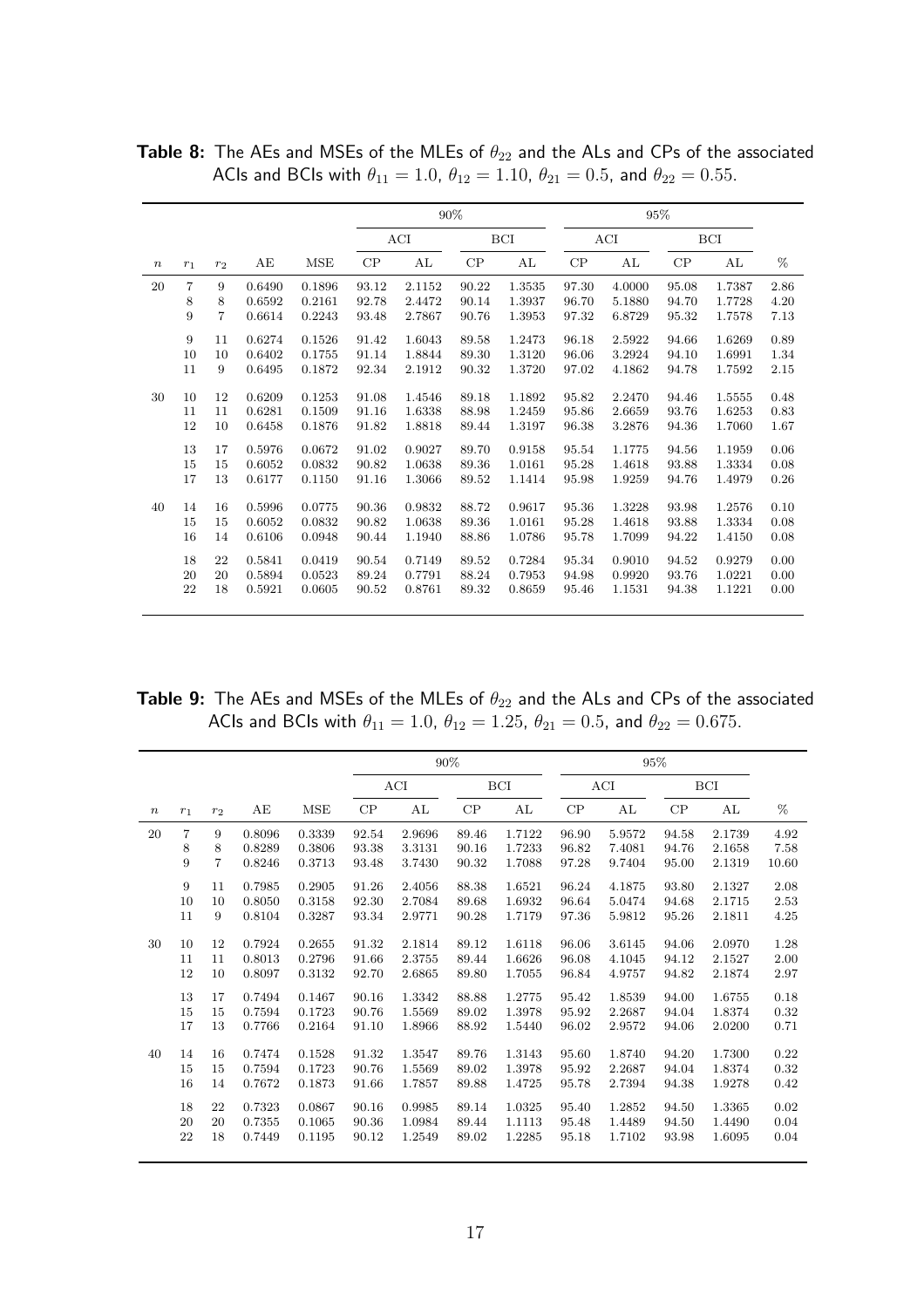percentages of this type of data are provided in the last column of Tables 2–9. Clearly these percentages for the first stress level depend on the distance between  $\theta_{11}$  and  $\theta_{12}$ . As the distance between  $\theta_{11}$  and  $\theta_{12}$  increases, percentage of data having only one failure due to the cause with larger mean life increases. Similar relationship also holds for the second stress level.

The following points are quite clear from the Tables  $2-9$ . As n increases, the MSEs of estimators of all the unknown parameters decrease. For fixed  $n$ , the MSEs of estimators of model parameters decrease as r increases. For fixed n and r, the MSEs of the MLEs of  $\theta_{11}$  and  $\theta_{12}$  decrease and that of the MLEs of  $\theta_{21}$  and  $\theta_{22}$  increase with the increase in  $r_1$ . For  $\theta_{11} < \theta_{12}$ , the MSE of the MLE of  $\theta_{11}$  decreases and that of  $\theta_{12}$  increases as  $|\theta_{11} - \theta_{12}|$ increases keeping n and  $r_1$  fixed. Similar trend is also noticed for  $\theta_{21}$  and  $\theta_{22}$  for fixed n and  $r_2$ . The CPs of the ACIs and BCIs are quite close to nominal level, though the ALs of BCIs are smaller than that of ACIs specially for small values of  $n$ . As  $n$  increases, the difference between the ALs of the ACIs and BCIs decreases. However, as we discussed, the ACI of  $\theta_{ij}$ ,  $i = 1, 2, j = 1, 2$ , has an issue when number of failure is very small due to the cause j at the stress level  $s_i$ . Hence, we recommend to use BCI over ACI. However, we have noticed that as n increases, the percentage of discarded samples due to the infeasibility of  $(4)$  decreases, specially for relatively large values of  $r_1$ .

#### 6.2 Data Analysis

In this subsection we provide the analysis of two data sets to illustrate the methods described in Sections 2 and 4. Both the data are artificially generated from (1) with  $n = 30$ ,  $r_1 = 10$ ,  $r_2 = 13, \theta_{11} = 1, \theta_{12} = 1.25, \theta_{21} = 0.5, \text{ and } \theta_{22} = 0.675.$  The data are given in Tables 10 and 12.

| First stress level                                                                                      | 0.024519.0 | $0.201780, 1$ $0.247922, 1$ $0.293073, 0$ |  | $0.046106, 0$ $0.052244, 0$ $0.096887, 0$ $0.117613, 1$ $0.181907, 0$ $0.183071, 1$ |  |
|---------------------------------------------------------------------------------------------------------|------------|-------------------------------------------|--|-------------------------------------------------------------------------------------|--|
| Second stress level 0.305320, 1 0.310835, 1 0.313429, 0 0.325594, 1 0.338804, 1 0.362189, 1 0.368959, 0 | 0.380403.1 |                                           |  | $0.422346, 0$ $0.425203, 1$ $0.544151, 0$ $0.599206, 0$ $0.616952, 1$               |  |

Table 10: The data for illustrative example 1.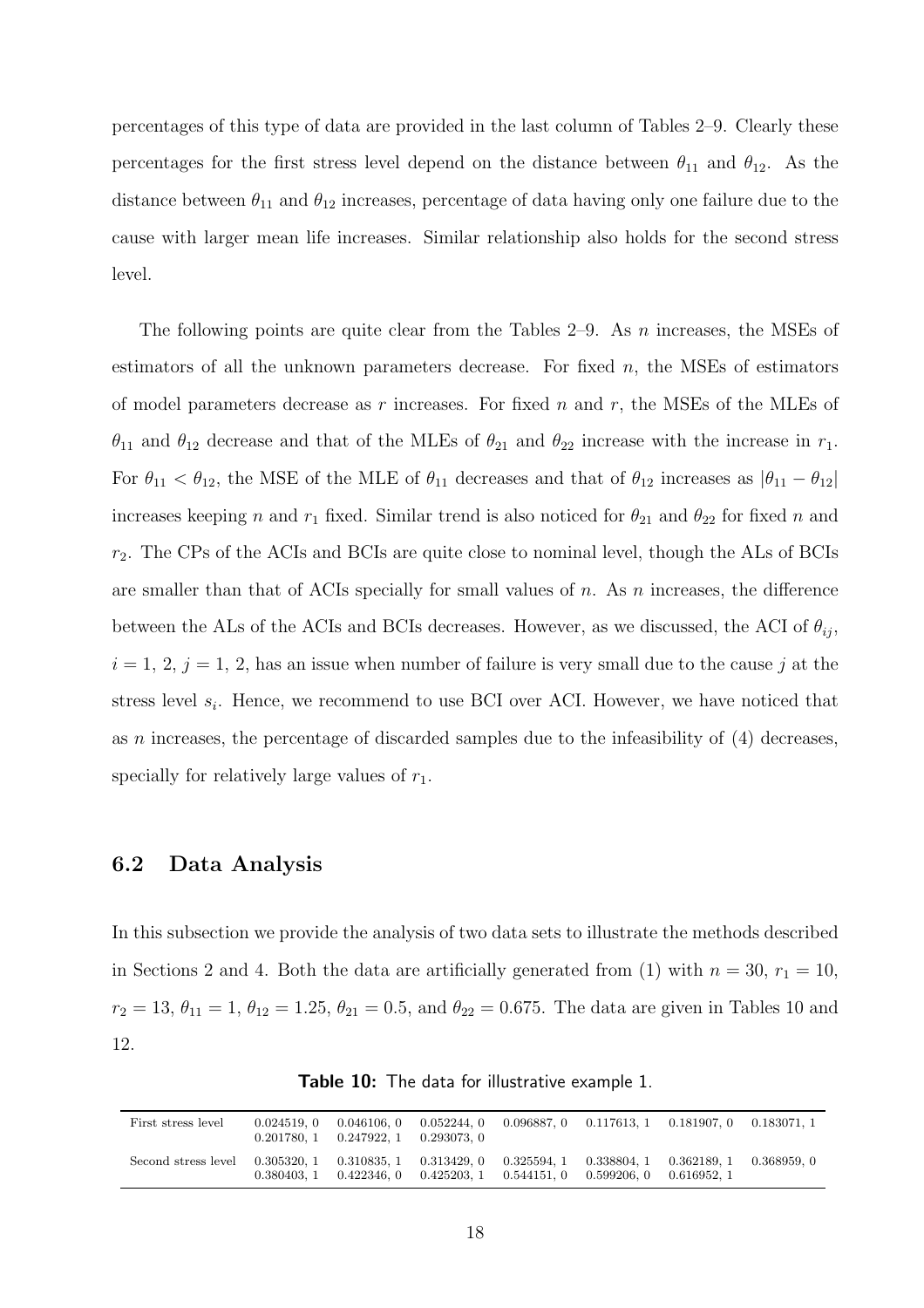

Table 11: The ACI and BCI for illustrative example 1.

**Figure 1:** The plots of CDFs of  $\widehat{\theta}_{ij}$  as a function of  $\theta_{ij}$  for data in Table 10.

#### Illustrative Example 1

Here we provide the analysis of the data given in Table 10. For this data, number of failures due to the first cause at the first and second stress levels are 6 and 5, respectively and that due to second cause are 4 and 8, respectively. The MLEs of  $\theta_{11}$ ,  $\theta_{12}$ ,  $\theta_{21}$ , and  $\theta_{22}$ can be obtained using (2) and are 1.217764, 1.826645, 0.754119, and 0.471324, respectively. Plots of  $(\theta_{11}, F_{\hat{\theta}_{11}}(1.217764, \theta_{11})), (\theta_{12}, F_{\hat{\theta}_{12}}(1.826645, \theta_{12})), (\theta_{21}, F_{\hat{\theta}_{21}}(0.754119, \theta_{21})),$  and  $(\theta_{22}, F_{\hat{\theta}_{22}}(0.471324, \theta_{22}))$  are given in Figure 1. Clearly, (4) given in Section 4 are feasible for 90% and 95% CIs. We construct 90% and 95% ACIs, reported in Table 11, for all the unknown parameters by solving (4) using bisection method. One-dimensional bisection method needs two values such that only one root of the concerned equation lies in between them. We find out these values from Figure 1. The BCI can be constructed following the method described in Section 4. We compute 90% and 95% BCIs, and they are reported in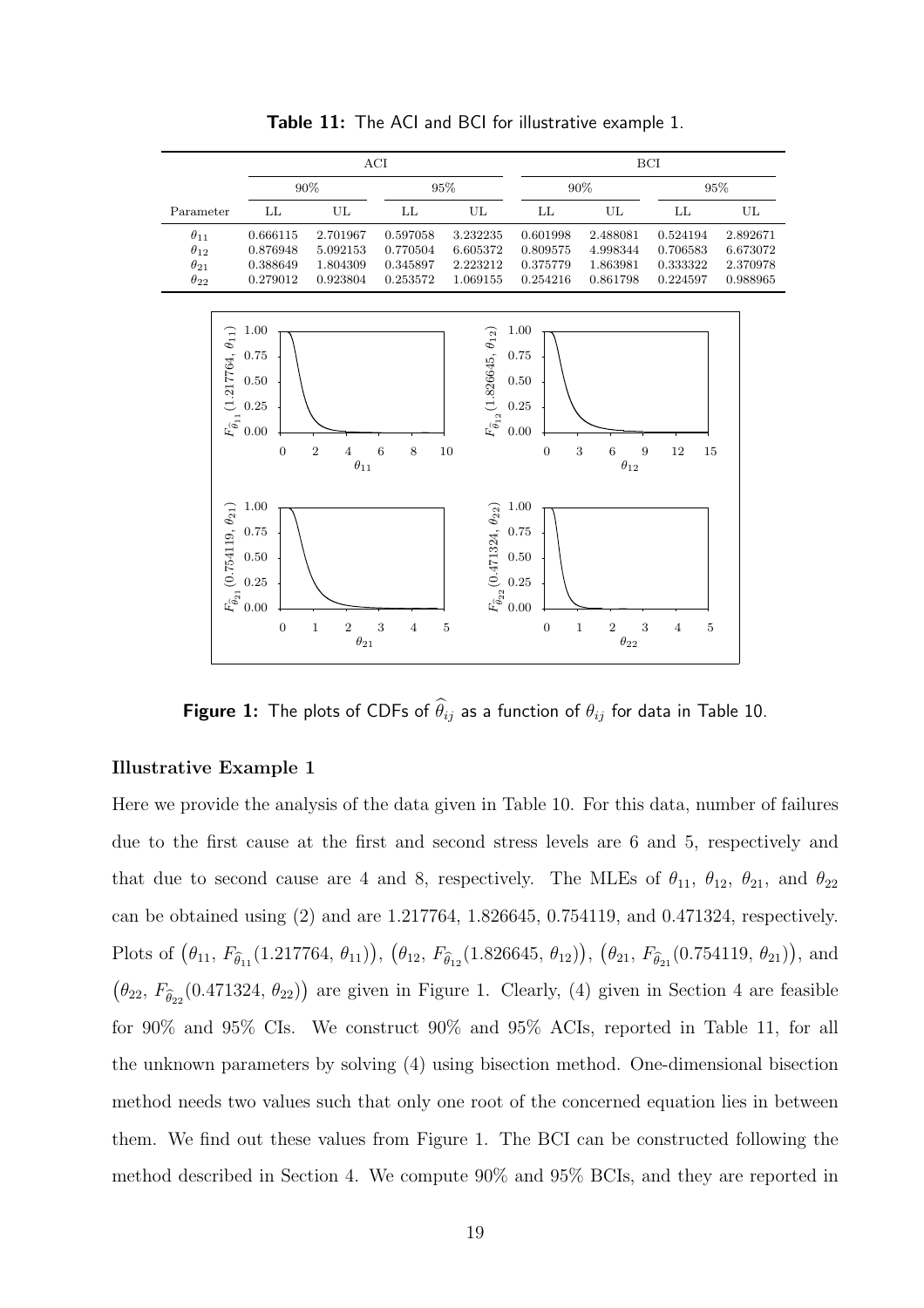Table 11. We have noticed that the ACI and BCI of each parameter are quite close for a fixed level of confidence. The lengths of the BCIs are marginally smaller than that of the ACIs for  $\theta_{11}$ ,  $\theta_{12}$ , and  $\theta_{22}$ , while the relation is reversed for  $\theta_{21}$  for the data provided in Table 10.

| First stress level                                                                                      | $0.226281, 1$ $0.227065, 1$ $0.274758, 1$ |  |                                                                                     | $0.026226, 1$ $0.069863, 1$ $0.095057, 1$ $0.096341, 1$ $0.104098, 1$ $0.175074, 0$ $0.194085, 1$ |  |
|---------------------------------------------------------------------------------------------------------|-------------------------------------------|--|-------------------------------------------------------------------------------------|---------------------------------------------------------------------------------------------------|--|
| Second stress level 0.278594, 0 0.291634, 0 0.296244, 0 0.314911, 0 0.321721, 1 0.327938, 0 0.362588, 0 |                                           |  | $0.396857, 0$ $0.411424, 0$ $0.423408, 1$ $0.447501, 0$ $0.448236, 0$ $0.456391, 1$ |                                                                                                   |  |

Table 12: The data for illustrative example 2.



**Figure 2:** The plot of CDF of  $\widehat{\theta}_{11}$  as a function of  $\theta_{11}$  for data in Table 12.

#### Illustrative Example 2

Here we provide a data in Table 12 with number of failure due to the first cause at first stress level is one. The MLEs of the parameters for this data are  $\hat{\theta}_{11} = 6.984, \hat{\theta}_{12} = 0.776,$  $\hat{\theta}_{21} = 0.248$ , and  $\hat{\theta}_{22} = 0.826$ . As there is only one failure due to the first cause of failure at the first stress level, the MLE of  $\theta_{11}$  is unusually larger than its true value. Plot of  $F_{\widehat{\theta}_{11}}(6.984, \theta_{11})$ as a function of  $\theta_{11}$  is provided in Figure 2, which depicts that as  $\theta_{11}$  increases  $F_{\hat{\theta}_{11}}(6.984, \theta_{11})$ stabilizes near 0.42. Hence, the second equation in (4) will be feasible for  $\alpha > 0.84$ , which implies we can have at the maximum 16% two-sided confidence interval for  $\theta_{11}$  for this data using the approximate method of confidence interval. If one-sided confidence interval of the form  $(0, \theta_{11U})$  is considered, the maximum level of significance that can be achieved using the approximate method for CI is close to 58%.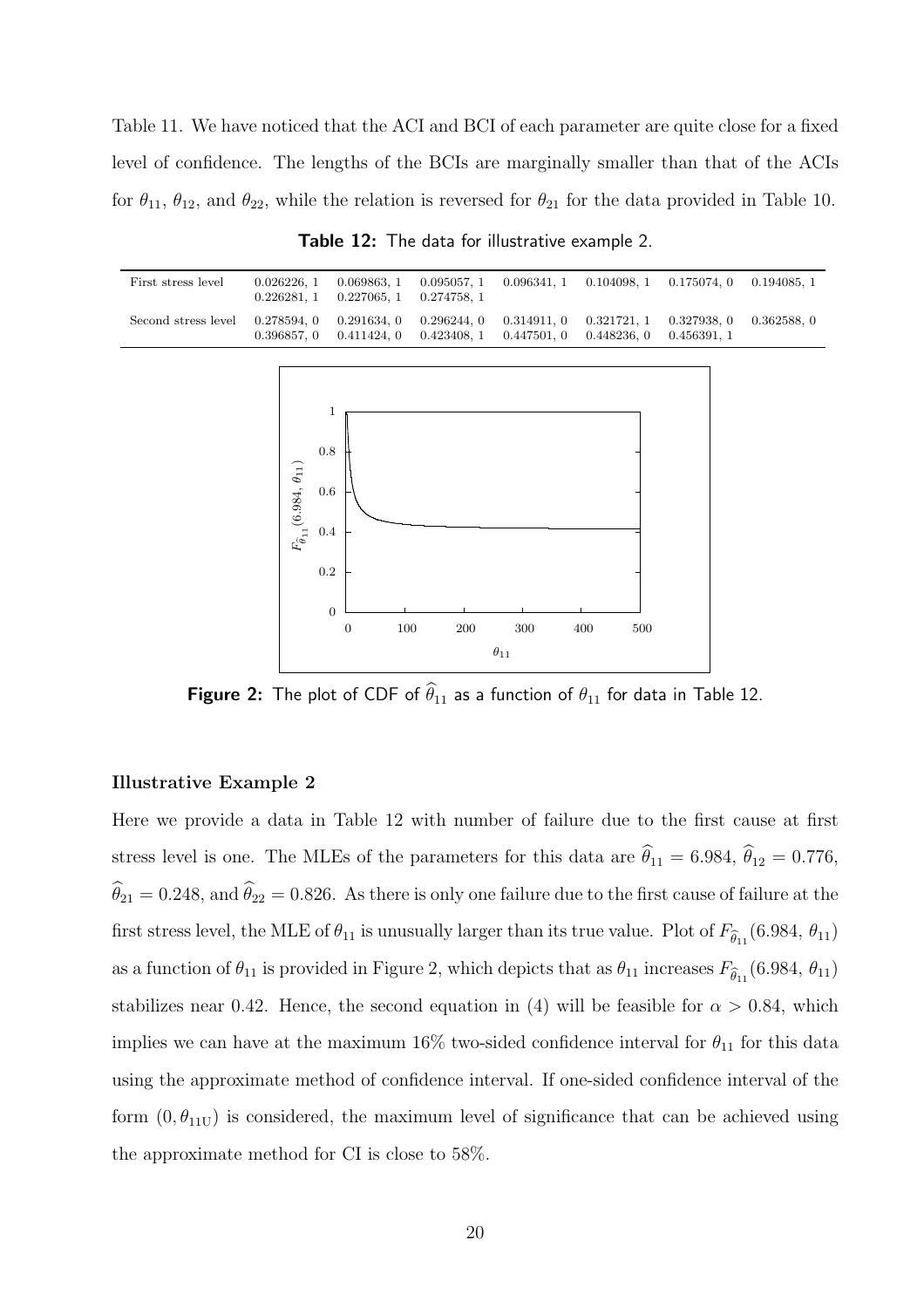# 7 Conclusion

In this article we consider a simple SSLT with random step changing time. We also assume that in each stress levels there are two independent competing risks acting simultaneously on the units under consideration. We assume that the lifetimes are distributed exponentially in the presence of only one cause. It is further assumed that the assumptions of the CEM hold for the lifetimes for each cause of failure in the absence of other cause. We have obtained the MLEs of the model parameters and their exact conditional distributions. Based on the conditional distributions of the MLEs, we proposed the ACI and BCI. We discuss two optimality criteria and the optimal tests under those optimal criteria. We conduct an extensive simulation study to judge the performance of the procedures proposed in this article. We have noticed that approximate method of confidence interval does not work when number of failure at the associated stress level due to associated risk is very few. However, the BCI works quite well for all the cases and hence we recommend to use the BCI over ACI. Further study is needed towards the construction of confidence interval of the model parameters in case of very few failures at the associated stress level due to associated risk. Note that in this paper we have considered the simple step-stress model. It will be of interest to develop statistical inferences of the unknown parameters in case of multiple step-stress model under this framework. More work is needed in this direction.

# Acknowledgements

The authors would like to thank the referees and the associate editor for their very constructive comments.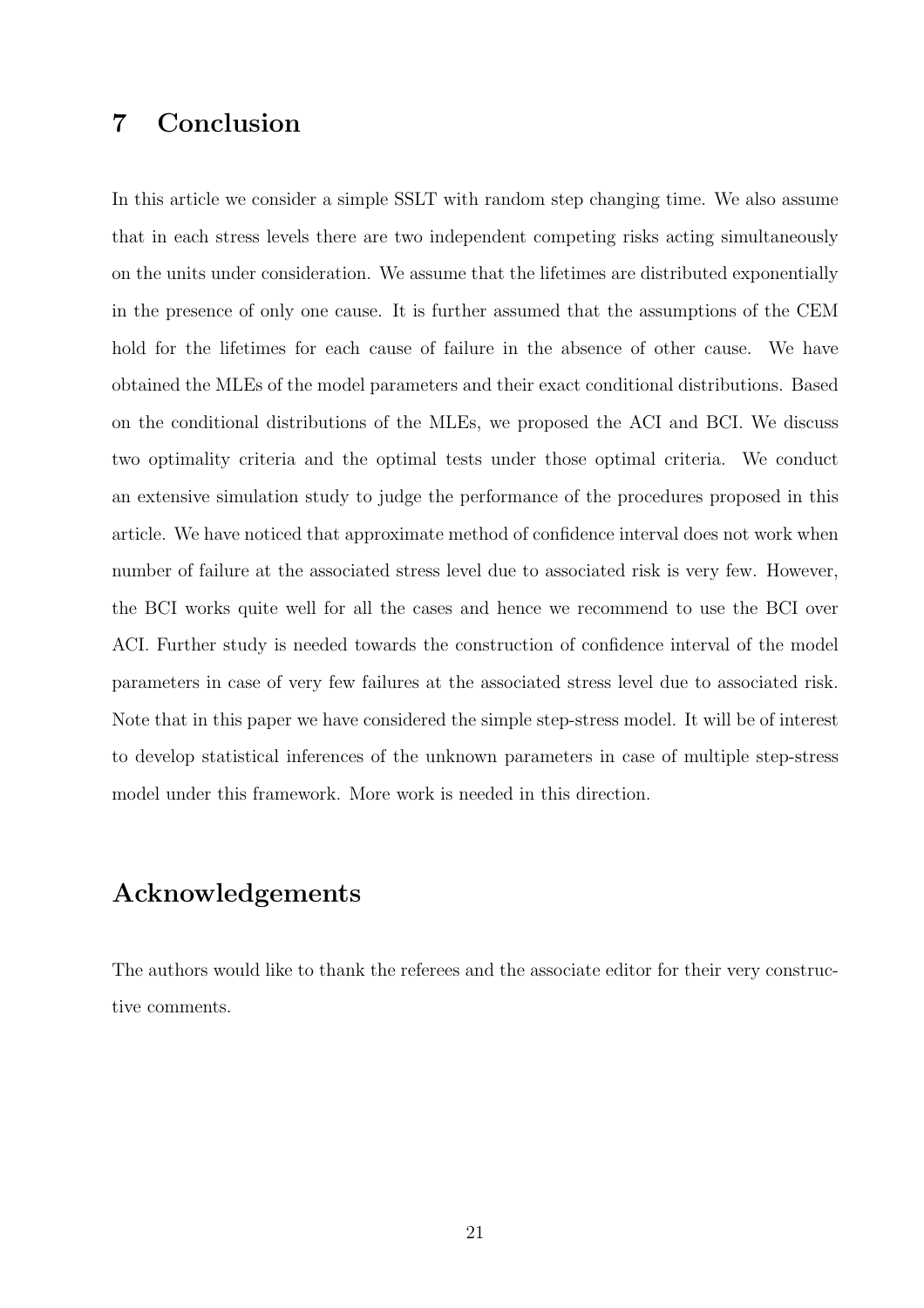# A Appendix

**Lemma 1.** Suppose that  $X$  is a random variable having a gamma distribution with PDF  $f_{\mathcal{G}}(\cdot; \alpha, \beta)$  as given in (3). Then for  $\omega < \beta$ , the MGF of X is given by

$$
E\left(e^{\omega X}\right) = \left(1 - \frac{\omega}{\beta}\right)^{-\alpha}
$$

.

Proof: Proof is simple and hence it is omitted.

**Proof of the Theorem 1:** Joint PDF of  $T_{1,r_1}$  is given by

$$
f_{\boldsymbol{T}_{1,r_{1}}}(t_{1,r_{1}}) = \sum f_{\boldsymbol{T}_{1,r_{1}},\boldsymbol{\Delta}_{1,r_{1}}}(t_{1,r_{1}},\boldsymbol{\delta}_{1,r_{1}})
$$
  
=  $c_{1,r_{1},n} \left(\frac{1}{\theta_{11}} + \frac{1}{\theta_{12}}\right)^{r_{1}} e^{-\left(\frac{1}{\theta_{11}} + \frac{1}{\theta_{21}}\right)D_{1}}$  for  $0 < t_{1:n} < ... < t_{r_{1}:n} < \infty$ ,

where the sum is taken over all the possible values of  $\delta_{i:n}$  for  $i = 1, 2, \ldots, r_1$ . Hence for  $\omega <$ 1  $\theta_{11}$  $+$ 1  $\theta_{12}$ 

$$
E\left(e^{\omega D_1}\right) = \int_0^\infty \dots \int_{t_{r_1-1:n}}^\infty c_{1,r_1,n} \left(\frac{1}{\theta_{11}} + \frac{1}{\theta_{12}}\right)^{r_1} e^{-\left(\frac{1}{\theta_{11}} + \frac{1}{\theta_{12}} - \omega\right)D_1} dt_{r_1:n} \dots dt_{1:n}
$$
  
=  $\left(1 - \frac{\omega}{\frac{1}{\theta_{11}} + \frac{1}{\theta_{12}}}\right)^{-r_1}$ .

The above expression of the MGF of  $D_1$  along with Lemma 1 proves the theorem.

 $\Box$ 

**Proof of the Theorem 2:** The conditional joint PDF of  $T_{r_1+1,r}$  conditioning on  $T_{r_1:n}$  is given by

$$
f_{\boldsymbol{T}_{r_1+1,r}|T_{r_1:n}}(t_{r_1+1,r}|t_{r_1:n})\n= \frac{\sum_{t=1}^r \int_0^{t_{r_1:n}} \cdots \int_0^{t_{2:n}} f_{\boldsymbol{T}_{1,r},\boldsymbol{\Delta}_{1,r}}(t_{1,r},\boldsymbol{\delta}_{1,r}) dt_{1:n} \ldots dt_{r_1-1:n}}{\sum_{t=1}^r \int_0^{t_{r_1:n}} \cdots \int_0^{t_{2:n}} \int_{t_{r_1:n}}^{\infty} f_{\boldsymbol{T}_{1,r},\boldsymbol{\Delta}_{1,r}}(t_{1,r},\boldsymbol{\delta}_{1,r}) dt_{r:n} \ldots t_{r_1+1:n} dt_{1:n} \ldots dt_{r_1-1:n}}
$$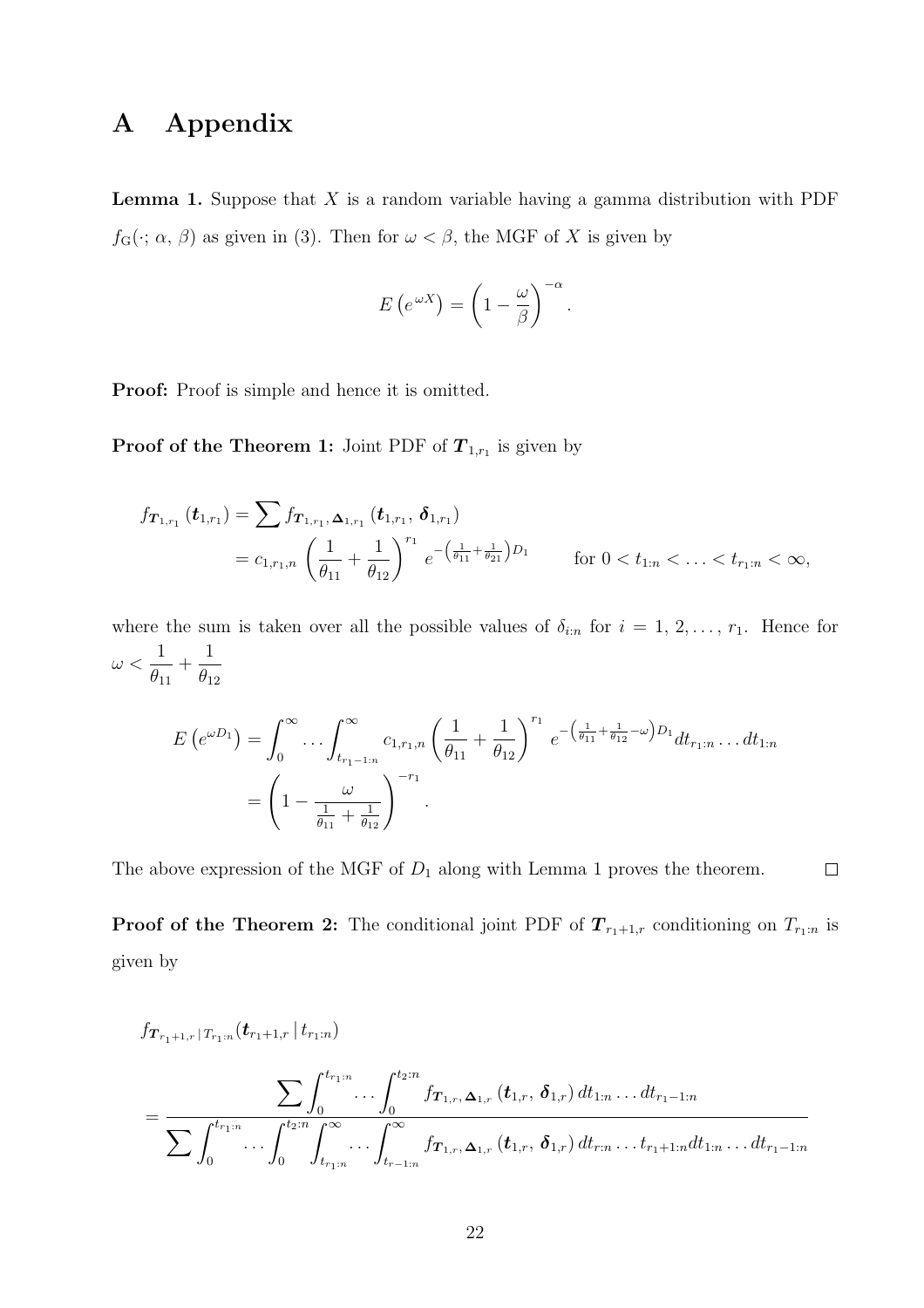$$
=c_{r_1+1,r,n}\left(\frac{1}{\theta_{21}}+\frac{1}{\theta_{22}}\right)^{r_2}e^{-\left(\frac{1}{\theta_{21}}+\frac{1}{\theta_{22}}\right)D_2}\qquad\text{for }t_{r_1,n}
$$

where the sum is over all possible values of  $\delta_{i:n}$  for  $i = 1, 2, ..., r$ . Now for  $\omega < \left(\frac{1}{\rho}\right)$  $\theta_{21}$  $+$  $\frac{1}{\theta_{22}}$ ,

$$
E(e^{\omega D_2} | t_{r_1:n}) = c_{r_1+1,r,n} \left(\frac{1}{\theta_{21}} + \frac{1}{\theta_{22}}\right)^{r_2} \int_{t_{r_1:n}}^{\infty} \dots \int_{t_{r-1:n}}^{\infty} e^{-\left(\frac{1}{\theta_{21}} + \frac{1}{\theta_{22}} - \omega\right) D_2} dt_{r:n} \dots dt_{r_1+1:n}
$$

$$
= \left(1 - \frac{\omega}{\left(\frac{1}{\theta_{21}} + \frac{1}{\theta_{22}}\right)}\right)^{-r_2}.
$$

Hence

$$
E(e^{\omega D_2}) = \int_0^\infty E\left(e^{\omega \widehat{\theta}_{21}} | t_{r_1:n}\right) f_{T_{r_1:n}}(t_{r_1:n}) dt_{r_1:n} = \left(1 - \frac{\omega}{\left(\frac{1}{\theta_{21}} + \frac{1}{\theta_{22}}\right)}\right)^{-r_2},
$$

which along with the Lemma 1, completes the proof of Theorem 2.

**Proof of the Theorem 3:** Using (1), for  $n \in \mathcal{N}$ ,

$$
P(\mathbf{N} = \mathbf{n}) = \sum^{1} \sum^{2} \int_{0}^{\infty} \cdots \int_{t_{r-1:n}}^{\infty} f_{\mathbf{T}_{1,r}, \Delta_{1,r}}(\mathbf{t}_{1,r}, \delta_{1,r}) dt_{r:n} \dots dt_{1:n}
$$
  
\n
$$
= {r_1 \choose n_1} {r_2 \choose n_2} c_{1,r} \lambda_{11}^{n_1} \lambda_{12}^{r_1-n_1} \lambda_{21}^{n_2} \lambda_{22}^{r_2-n_2}
$$
  
\n
$$
\times \int_{0}^{\infty} \cdots \int_{t_{r-1:n}}^{\infty} e^{-(\lambda_{11}+\lambda_{12})D_1-(\lambda_{21}+\lambda_{22})D_2} dt_{r:n} \dots dt_{1:n}
$$
  
\n
$$
= {r_1 \choose n_1} p_1^{n_1} (1-p_1)^{r_1-n_1} \times {r_2 \choose n_2} p_2^{n_2} (1-p_2)^{r_2-n_2},
$$

where  $\sum_{}^{1}$  and  $\sum_{}^{2}$  imply the summations over all possible arrangement of  $\delta_{i:n}$  such that  $\sum_{i=1}^{r_1} \delta_{i:n} = n_1$  and  $\sum_{i=r_1+1}^{r} \delta_{i:n} = n_2$ , respectively.  $\Box$ 

**Proof of the Theorem 4:** Note that for  $i = 1, 2$  and  $j = 1, 2$ 

$$
E\left(e^{\omega\widehat{\theta}_{ij}}|\mathbf{N}\in\mathcal{N}\right)=\sum_{\mathbf{n}\in\mathcal{N}}E\left(e^{\omega\widehat{\theta}_{ij}}|\mathbf{N}=\mathbf{n}\right)\times P(\mathbf{N}=\mathbf{n}|\mathbf{N}\in\mathcal{N}).
$$
\n(5)

 $\Box$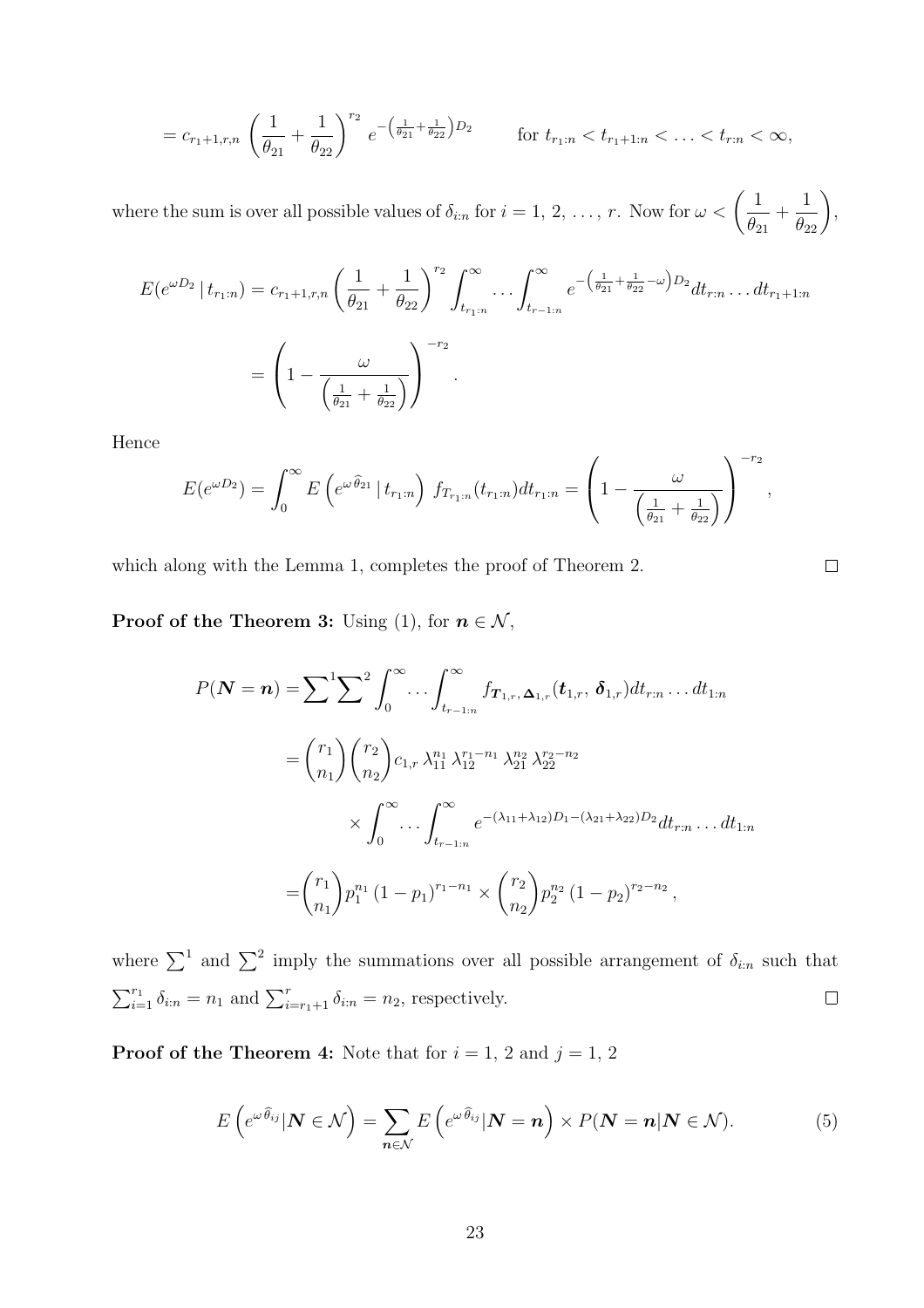Now for  $n \in \mathcal{N}$  and using Theorem 3,

$$
P(\mathbf{N} = n | \mathbf{N} \in \mathcal{N}) = \frac{P(\mathbf{N} = n)}{P(\mathbf{N} \in \mathcal{N})}
$$
  
= 
$$
\frac{{\binom{r_1}{n_1} p_1^{n_1} (1 - p_1)^{r_1 - n_1} \times {\binom{r_2}{n_2} p_2^{n_2} (1 - p_2)^{r_2 - n_2}}}}{\sum_{n \in \mathcal{N}} {\binom{r_1}{n_1} p_1^{n_1} (1 - p_1)^{r_1 - n_1} \times {\binom{r_2}{n_2} p_2^{n_2} (1 - p_2)^{r_2 - n_2}}}}{\binom{r_1}{n_1} p_1^{n_1} (1 - p_1)^{r_1 - n_1} \times {\binom{r_2}{n_2} p_2^{n_2} (1 - p_2)^{r_2 - n_2}}}}{\binom{r_1}{n_1} p_1^{n_1} (1 - p_1)^{r_1} \{1 - p_2^{r_2} - (1 - p_2)^{r_2}\}}.
$$
(6)

Now using Theorem 1 or 2, for  $k = 1, 2, ..., r_i - 1, i = 1, 2,$  and  $j = 1, 2$ ,

$$
E\left(e^{\omega\widehat{\theta}_{ij}}|N_i=k\right)=\left(1-\frac{\omega}{n_{ijk}\left(\frac{1}{\theta_{i1}}+\frac{1}{\theta_{i2}}\right)}\right)^{-r_i} \text{ if } \omega
$$

Hence, using (5) and (6), the MGF of  $\widehat{\theta}_{11}$  conditioning on  $\mathbf{N} \in \mathcal{N}$  is given by

$$
E\left(e^{\omega\widehat{\theta}_{ij}}|\mathbf{N}\in\mathcal{N}\right)=\frac{1}{1-p_i^{r_i}-\left(1-p_i\right)^{r_i}}\sum_{k=1}^{r_i-1} {r_i \choose k} p_i^k\left(1-p_i\right)^{r_i-k}\left(1-\frac{\omega}{n_{ijk}\left(\frac{1}{\theta_{i1}}+\frac{1}{\theta_{i2}}\right)}\right)^{-r_i},
$$

if  $\omega <$ 1  $\theta_{i1}$  $+$ 1  $\theta_{i2}$ . Now using Lemma 1, the proof of Theorem 4 is straight forward.

**Proof of the Theorem 5:** Note that for  $i = 1, 2$  and  $j = 1, 2$ ,

$$
1 - F_{\hat{\theta}_{ij}}(x, \theta_{ij}) = \sum_{k=1}^{r_i - 1} P_{\theta_{ij}} \left( \hat{\theta}_{ij} > x | N_i = k \right) P_{\theta_{ij}} \left( N_i = k | 1 \le N_i \le r_i - 1 \right), \tag{7}
$$

which is in the form of (1) given in Balakrishnan and Iliopoulos [9]. Hence we will prove that M1, M2, and M3 of Lemma 1 in Balakrishnan and Iliopoulos [9] hold for (7) to prove stochastic monotonicity of  $\widehat{\theta}_{ij}$  in  $\theta_{ij}$ .

(M1) Note that

$$
P_{\theta_{ij}}\left(\widehat{\theta}_{ij} > x | N_i = k\right) = \int_0^x f_{\rm G}\left(t; r_i, n_{ijk}\left(\frac{1}{\theta_{i1}} + \frac{1}{\theta_{i2}}\right)\right) dt.
$$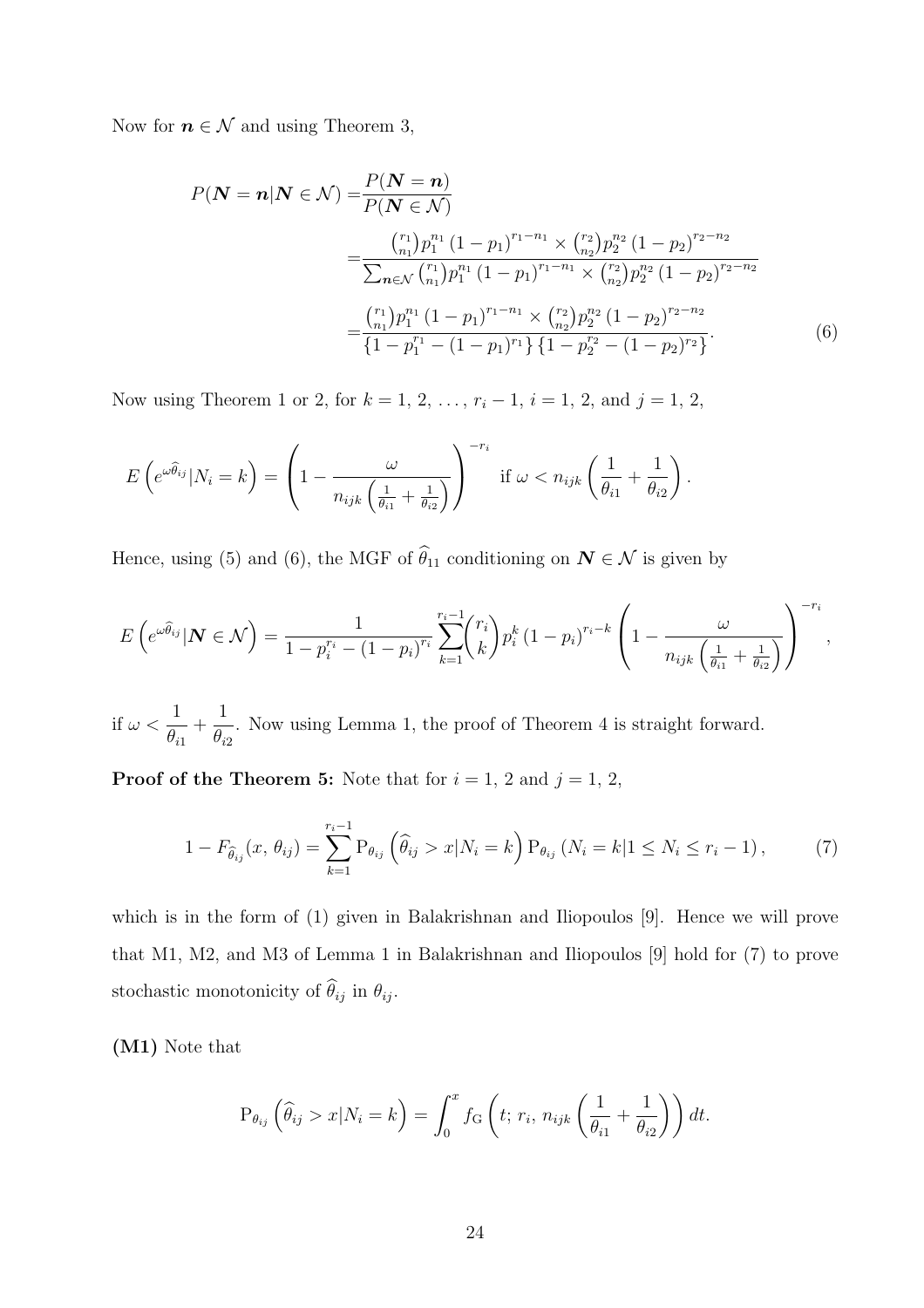Now for  $\theta'_{ij} > \theta_{ij}$ ,  $f_{\rm G}$  $\sqrt{ }$  $t; r_i, n_{ijk} \left( \frac{1}{a'} \right)$  $\overline{\theta^{'}_{i}}$  $\frac{1}{\gamma}\frac{1}{i_j}+\frac{1}{\theta_{ij}}$  $\theta_{ij}^{\phantom{\dag}}$  $\left\langle \right\rangle$  $f_{\rm G}$  $\overline{\sqrt{2}}$  $t; r_i, n_{ijk} \left( \frac{1}{\theta_i} \right)$  $\frac{1}{\theta_{ij}} + \frac{1}{\theta_{ij}}$  $\theta_{ij'}$  $\frac{f}{\sqrt{2}}$  is an increasing function of t, where  $j' \neq j$ and  $j' = 1, 2$ . Hence  $P_{\theta_{ij}}(\widehat{\theta}_{ij} > x | N_i = k)$  is an increasing function of  $\theta_{ij}$ .

(M2) The distribution of  $\theta_{ij} |N_i = k$  is same as  $D_i$  $n_{ijk}$ and

$$
\frac{D_i}{n_{ijk}} - \frac{D_i}{n_{ij(k+1)}} = \left(\frac{1}{n_{ijk}} - \frac{1}{n_{ij(k+1)}}\right) D_i > 0 \quad a.e.,
$$

which implies  $P_{\theta_{ij}}\left(\widehat{\theta}_{ij} > x | N_i = k\right)$  in a decreasing function of k.

(M3) Note that

$$
P_{\theta_{ij}}\left(N_i = k | 1 \le N_i \le r_i - 1\right) = {r_i \choose k} \frac{p_i^k (1-p_i)^{r_i-k}}{1-p_i^{r_i}-(1-p_i)^{r_i}} \quad \text{for } k = 1, 2, \ldots, r_i - 1.
$$

Now for  $\theta'_{ij} > \theta_{ij}$ ,  $P_{\theta_i'}$  $\sum_{i,j} (N_i = k | 1 \le N_i \le r_i - 1)$  $\overline{P_{\theta_{ij}}(N_i = k | 1 \le N_i \le r_i - 1)}$  is a increasing function of k and hence  $N_i$ is stochastically decreasing in  $\theta_{ij}$ 

### References

- [1] A. A. Alhadeed and S. Yang, "Optimal simple step-stress plan for cumulative exposure model using log-normal distribution," *IEEE Transactions on Reliability*, vol. 54, pp. 64–68, 2005.
- [2] L. Alkhalfan, "Inference for a gamma step-stress model under censoring," Ph.D. dissertation, McMaster University, Canada, 2012.
- [3] V. B. Bagdanavicius and M. Nikulin, *Accelerated life models: modeling and statistical analysis*. Boca Raton, Florida: Chapman and Hall CRC Press, 2002.
- [4] D. S. Bai and M. S. Kim, "Optimum step-stress accelerated life test for Weibull distribution and Type-I censoring," *Naval Research Logistics*, vol. 40, pp. 193–210, 2006.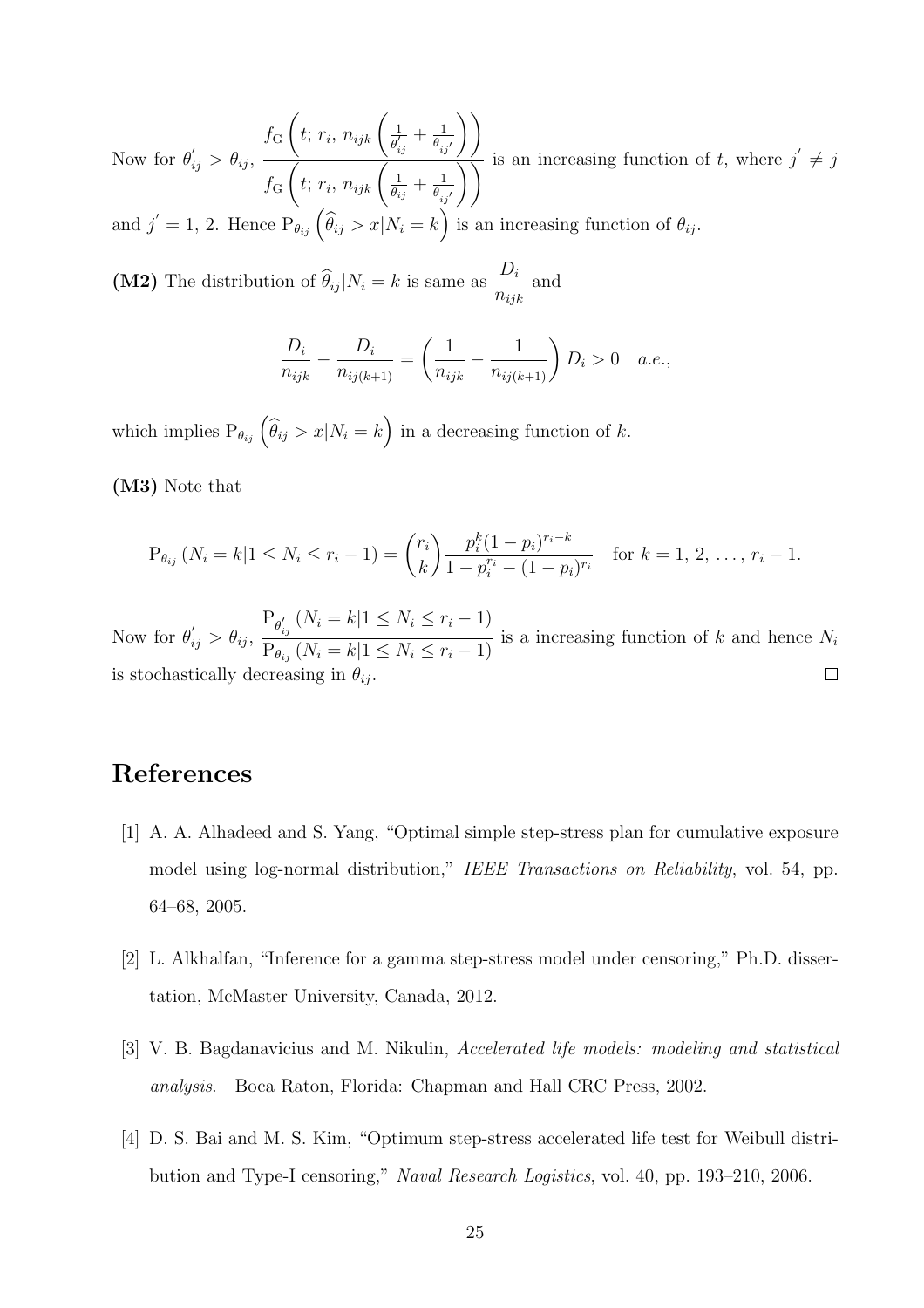- [5] D. S. Bai, M. S. Kim, and S. H. Lee, "Optimum simple step-stress accelerated life test with censoring," *IEEE Transactions on Reliability*, vol. 38, pp. 528–532, 1989.
- [6] N. Balakrishnan, "A synthesis of exact inferential results for exponential step-stress models and associated optimal accelerated life-tests," *Metrika*, vol. 69, pp. 351–396, 2009.
- [7] N. Balakrishnan and D. Han, "Optimal step-stress testing for progressively Type-I censored data from exponential distribution," *Journal of Statistical Planning and Inference*, vol. 139, pp. 1782–1798, 2008.
- [8] N. Balakrishnan and D. Han, "Exact inference for a simple step-stress model with competing risks for failure from exponential distribution under Type-II censoring," *Journal of Statistical Planning and Inference*, vol. 138, pp. 4172–4186, 2008.
- [9] N. Balakrishnan and G. Iliopoulos, "Stochastic monotonicity of the MLE of exponential mean under different censoring schemes," *Annals of the Institute of Statistical Mathematics*, vol. 61, pp. 753–772, 2009.
- [10] N. Balakrishnan and Q. Xie, "Exact inference for a simple step-stress model with Type-II hybrid censored data from the exponential distribution," *Journal of Statistical Planning and Inference*, vol. 137, pp. 2543–2563, 2007.
- [11] N. Balakrishnan and Q. Xie, "Exact inference for a simple step-stress model with Type-I hybrid censored data from the exponential distribution," *Journal of Statistical Planning and Inference*, vol. 137, pp. 3268–3290, 2007.
- [12] N. Balakrishnan, D. Kundu, H. K. T. Ng, and N. Kannan, "Point and interval estimation for a simple step-stress model with Type-II censoring," *Journal of Quality Technology*, vol. 9, pp. 35–47, 2007.
- [13] N. Balakrishnan, Q. Xie, and D. Kundu, "Exact inference for a simple step-stress model from the exponential distribution under time constrain," *Annals of the Institute of Statistical Mathematics*, vol. 61, pp. 251–274, 2009.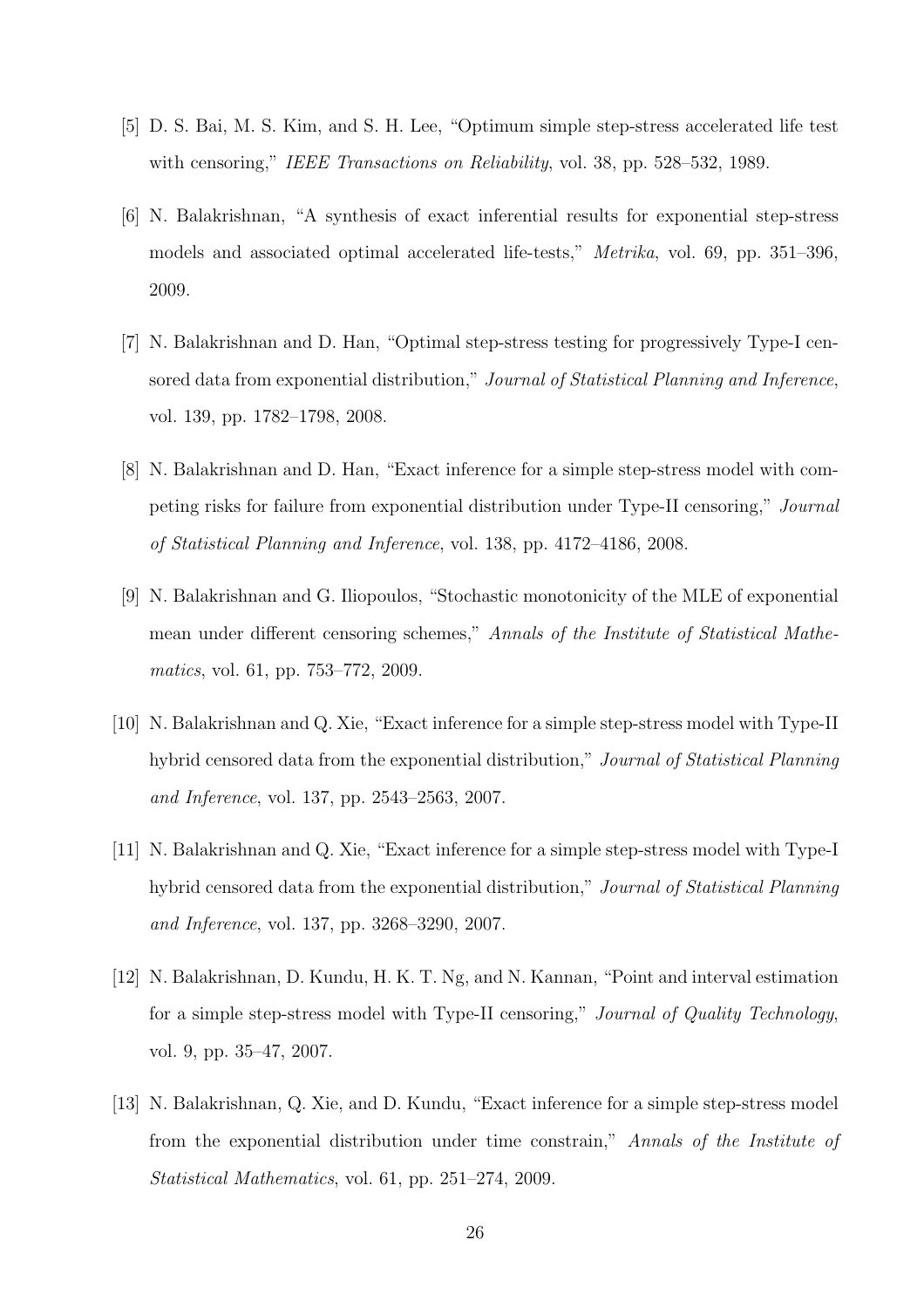- [14] N. Balakrishnan, L. Zhang, and Q. Xie, "Inference for a simple step-stress model with Type-I censoring and lognormally distributed lifetimes," *Communication in Statistics - Theory and Methods*, vol. 38, pp. 1690–1709, 2009.
- [15] D. Bartholmew, "The sampling distribution of an estimate arising in life-testing," *Technometrics*, vol. 5, pp. 361–372, 1963.
- [16] S. M. Chen and G. K. Bhattacharya, "Exact confidence bound for an exponential parameter under hybrid censoring," *Communication in Statistics - Theory and Methods*, vol. 17, pp. 1857–1870, 1988.
- [17] A. Childs, B. Chandrasekar, N. Balakrishnan, and D. Kundu, "Exact likelihood inference based on Type-I and Type-II hybrid censored samples from the exponential distribution," *Annals of the Institute of Statistical Mathematics*, vol. 55, pp. 319–330, 2003.
- [18] S. W. Chung and D. S. Bai, "Optimal design of simple step-stress accelerated life tests for lognormal lifetime distribution," *International Journal of Reliability, Quality and Safety Engineering*, vol. 5, pp. 315–336, 1998.
- [19] D. R. Cox, "The analysis of exponentially distributed lifetimes with two types of failures," *Journal of the Royal Statistical Society*, vol. 21, pp. 411–421, 1959.
- [20] M. J. Crowder, *Classical competing risks*. London: Chapman and Hall, 2001.
- [21] H. A. David and M. L. Moeschberger, *The theory of competing risks*. London: Griffin, 1978.
- [22] M. A. Ebraheim and A. Al-Masri, "Optimum simple step-stress plan for log-logistic cumulative exposure model," *Metron*, vol. 65, pp. 23–34, 2007.
- [23] B. Efron and R. Tibshirani, *An introduction to the bootstrap*. Boca Raton, Florida: Chapman and Hall CRC Press, 1993.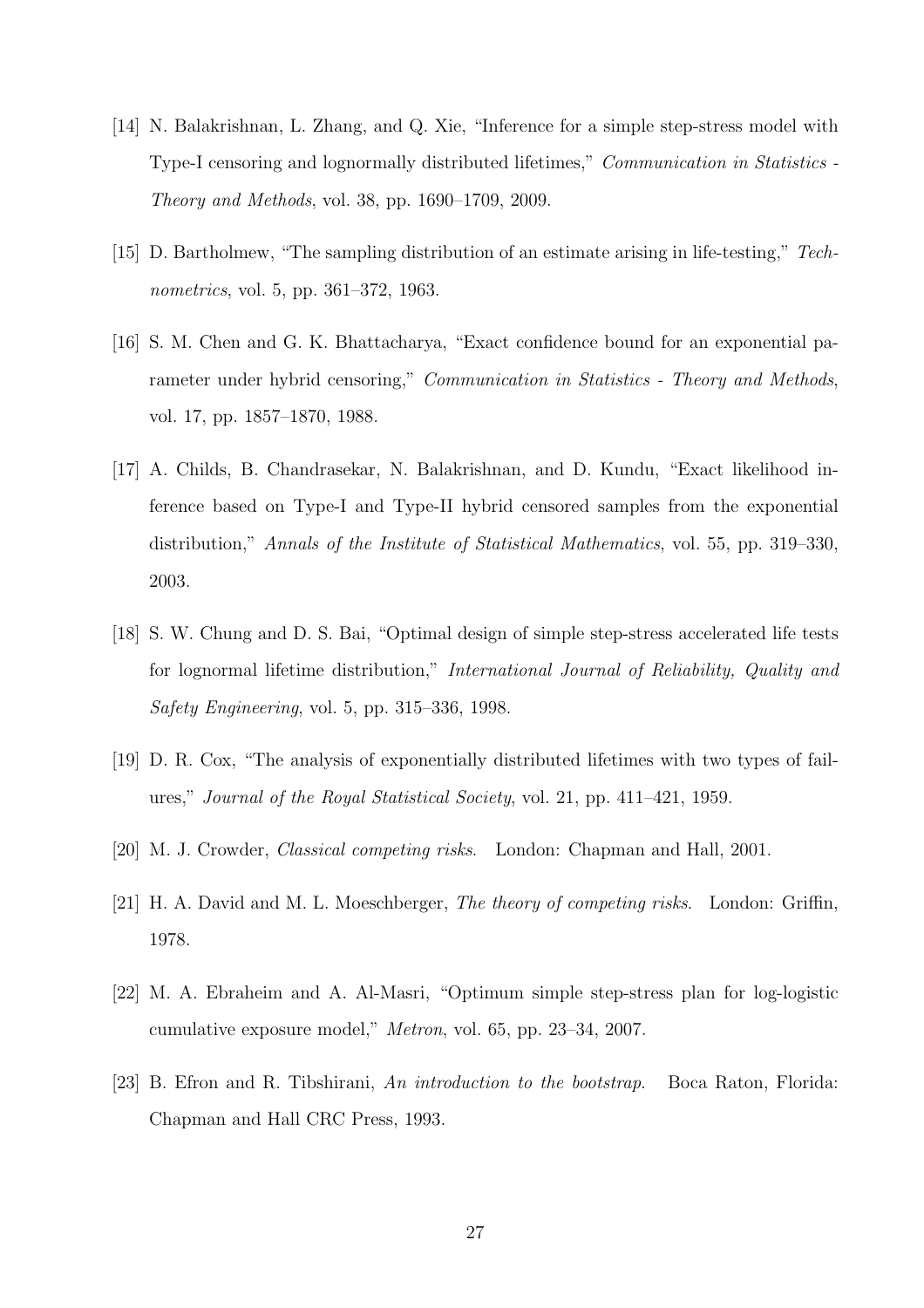- [24] T. Fan, W. L. Wang, and N. Balakrishnan, "Exponential progressive step-stress lifetesting with link function based on Box-Cox transformation," *Journal of Statistical Planning and Inference*, vol. 138, pp. 2340–2354, 2008.
- [25] N. Fard and C. Li, "Optimal simple step stress accelerated life test design for reliability prediction," *Journal of Statistical Planning and Inference*, vol. 139, pp. 1799–1808, 2009.
- [26] E. Gouno, A. Sen, and N. Balakrishnan, "Optimal step-stress test under progressive Type-I censoring," *IEEE Transactions on Reliability*, vol. 53, pp. 388–393, 2004.
- [27] Q. Guan and Y. Tang, "Optimal step-stress test under Type-I censoring for multivariate exponential distribution," *Journal of Statistical Planning and Inference*, vol. 142, pp. 1908–1923, 2012.
- [28] R. D. Gupta and D. Kundu, "Hybrid censoring with exponential failure distribution," *Communication in Statistics - Theory and Methods*, vol. 27, pp. 3065–3083, 1998.
- [29] D. Han, N. Balakrishnan, A. Sen, and E. Gouno, "Correction on "optimal step-stress test under progressive Type-I censoring"," *IEEE Transactions on Reliability*, vol. 55, pp. 613–614, 2006.
- [30] S. Hunt and X. Xu, "Optimal design for accelerated life testing with simple step-stress plans," *International Journal of Performability Engineering*, vol. 8, pp. 575–579, 2012.
- [31] A. A. Ismail, "Inference in the generalized exponential distribution under partially accelerated tests with progressive Type-II censoring," *Theoretical and Applied Fracture Mechanics*, vol. 59, pp. 49–56, 2012.
- [32] M. Kateri and N. Balakrishnan, "Inference for a simple step-stress model with Type-II censoring and Weibull distributed lifetime," *IEEE Transactions on Reliability*, vol. 57, pp. 616–626, 2008.
- [33] J. Klein and A. Basu, "Weibull accelerated life tests when there are competing causes of failure," *Communication in Statistics - Theory and Methods*, pp. 2073–2100, 1981.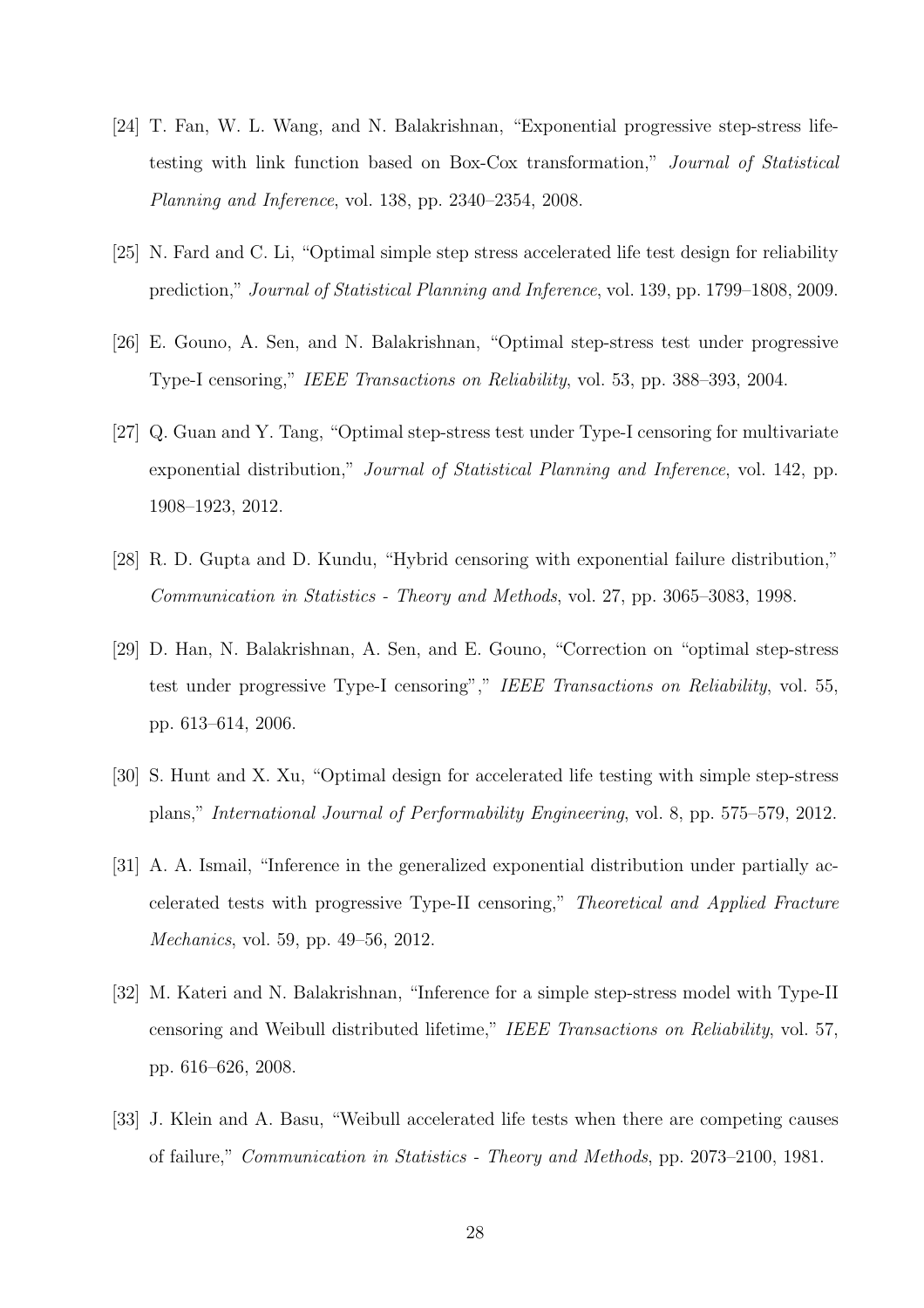- [34] J. Klein and A. Basu, "Accelerated life tests under competing weibull causes of failure," *Communication in Statistics - Theory and Methods*, pp. 2271–2286, 1982.
- [35] D. Kundu and N. Balakrishnan, "Point and interval estimation for a simple step-stress model with random stress-change time," *Journal of Probability and Statistical Science*, vol. 7, pp. 113–126, 2009.
- [36] D. Kundu and S. Basu, "Analysis of competing risk models in presence of incomplete data," *Journal of Statistical Planning and Inference*, vol. 87, pp. 221–239, 2000.
- [37] L. Y. Leu and K. F. Shen, "Bayesian approach for optimum step-stress accelerated life testing," *Journal of the Chinese Statistical Association*, vol. 45, pp. 221–235, 2007.
- [38] C. T. Lin and C. C. Chou, "Statistical inference for a lognormal step-stress model with Type-I censoring," *IEEE Transactions on Reliability*, vol. 61, pp. 361–377, 2012.
- [39] X. Liu, "Bayesian designing and analysis of simple step-stress accelerated life test with Weibull lifetime distribution," Master's thesis, Russ College of Engineering and Technology, Ohio University, Ohio, 2010.
- [40] R. Miller and W. B. Nelson, "Optimum simple step-stress plans for accelerated life testing," *IEEE Transactions on Reliability*, vol. 32, pp. 59–65, 1983.
- [41] W. B. Nelson, *Accelerated life testing, statistical models, test plans and data analysis*. New York: John Wiley and Sons, 1990.
- [42] N. M. Seydyakin, "On one physical principle in reliability theory," *Technical Cybernatics*, vol. 3, pp. 80–87, 1966.
- [43] B. X. Wang and K. Yu, "Optimum plan for step-stress model with progressive Type-II censoring," *Test*, vol. 18, pp. 115–135, 2009.
- [44] S. Wu, Y. Lin, and S. Chen, "Optimal step-stress test under Type-II progressive grouped-censoring with random removals," *Journal of Statistical Planning and Inference*, vol. 138, pp. 817–826, 2008.